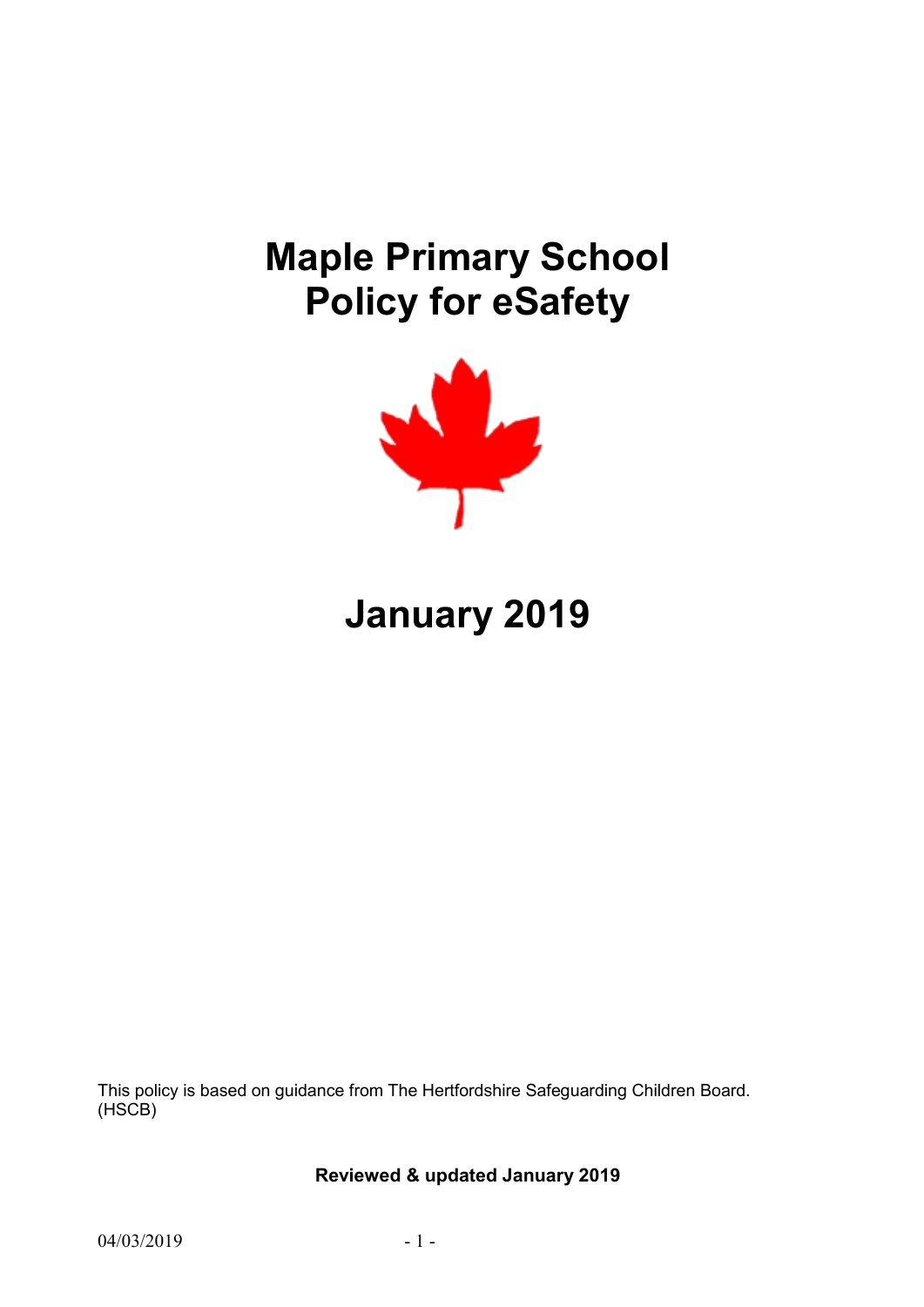# **Contents**

| Introduction                                            | 3  |
|---------------------------------------------------------|----|
| Roles and Responsibilities                              | 4  |
| eSafety in the Curriculum                               | 4  |
| <b>Password Security</b>                                | 5  |
| Data Security                                           | 5  |
| Managing the Internet                                   | 6  |
| Managing other web technology                           | 7  |
| Social Media                                            | 7  |
| <b>Mobile Technologies</b>                              | 8  |
| Managing email                                          | 8  |
| Safe Use of Images                                      | 9  |
| Misuse and Infringements                                | 11 |
| <b>Equal Opportunities</b>                              | 11 |
| <b>Parental Involvement</b>                             | 11 |
| Writing and Reviewing this Policy                       | 12 |
| Acceptable Use Agreement: Staff, Governors and Visitors | 13 |
| Acceptable Use Agreement: Pupils                        | 15 |
| Flowcharts for Managing an eSafety Incident             | 19 |
| Incident Log                                            | 20 |
| <b>Current Legislation</b>                              | 21 |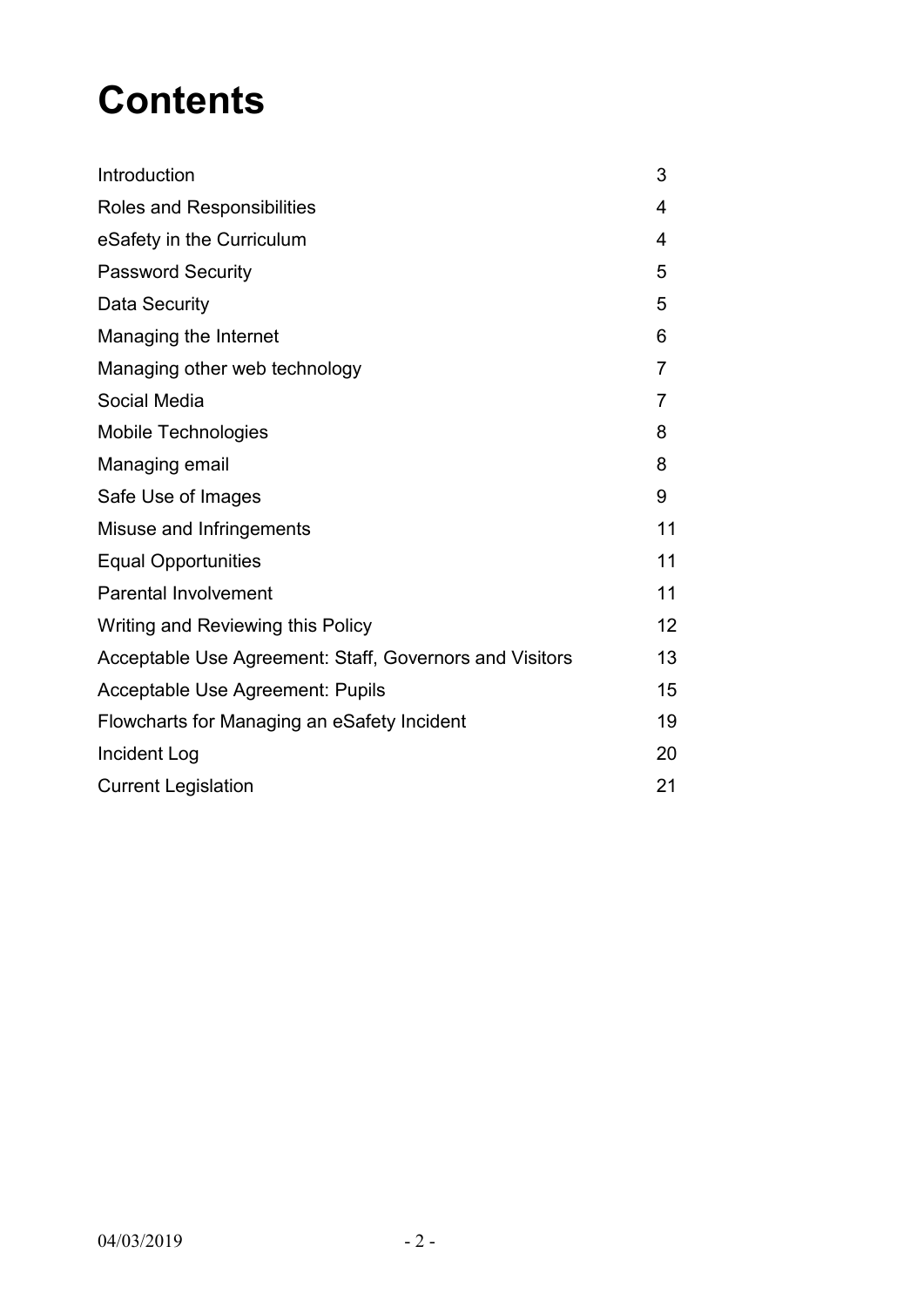# **Introduction**

ICT in the 21<sup>st</sup> Century is seen as an essential resource to support learning and teaching, as well as playing an important role in the everyday lives of children, young people and adults. Consequently, schools need to build in the use of these technologies in order to arm young people with the skills to access life-long learning and employment.

Information and Communications Technology covers a wide range of resources including; web based and mobile learning. It is also important to recognise the constant and fast paced evolution of ICT within our society as a whole. Currently the internet technologies children and young people are using both inside and outside of the classroom include (but not exclusively):

- Websites
- Learning Platforms and Virtual Learning Environments
- Email and Messaging
- Chat Rooms and Social Networking
- Blogs and Wikis
- Podcasting
- Video Broadcasting
- Music Downloading
- Online Gaming
- Internet connected smartphones and mobile devices

Whilst exciting and beneficial both in and out of the context of education, much ICT, particularly web-based resources, are not consistently policed. All users need to be aware of the range of risks associated with the use of these Internet technologies and that some have minimum age requirements.

At Maple Primary School*,* we understand the responsibility to educate pupils on eSafety issues; teaching them the appropriate behaviours and critical thinking skills to enable them to remain both safe and legal when using the internet and related technologies, in and beyond the context of the classroom. This is done through Computing and PHSE sessions.

Both this policy and the Acceptable Use Agreement are inclusive of both fixed and mobile internet; technologies provided by the school (such as PCs, laptops, iPads, webcams, Interactive Displays, digital video equipment, etc.); and technologies owned by pupils and staff, but brought onto school premises (such as laptops, iPads, mobile phones, and other mobile devices.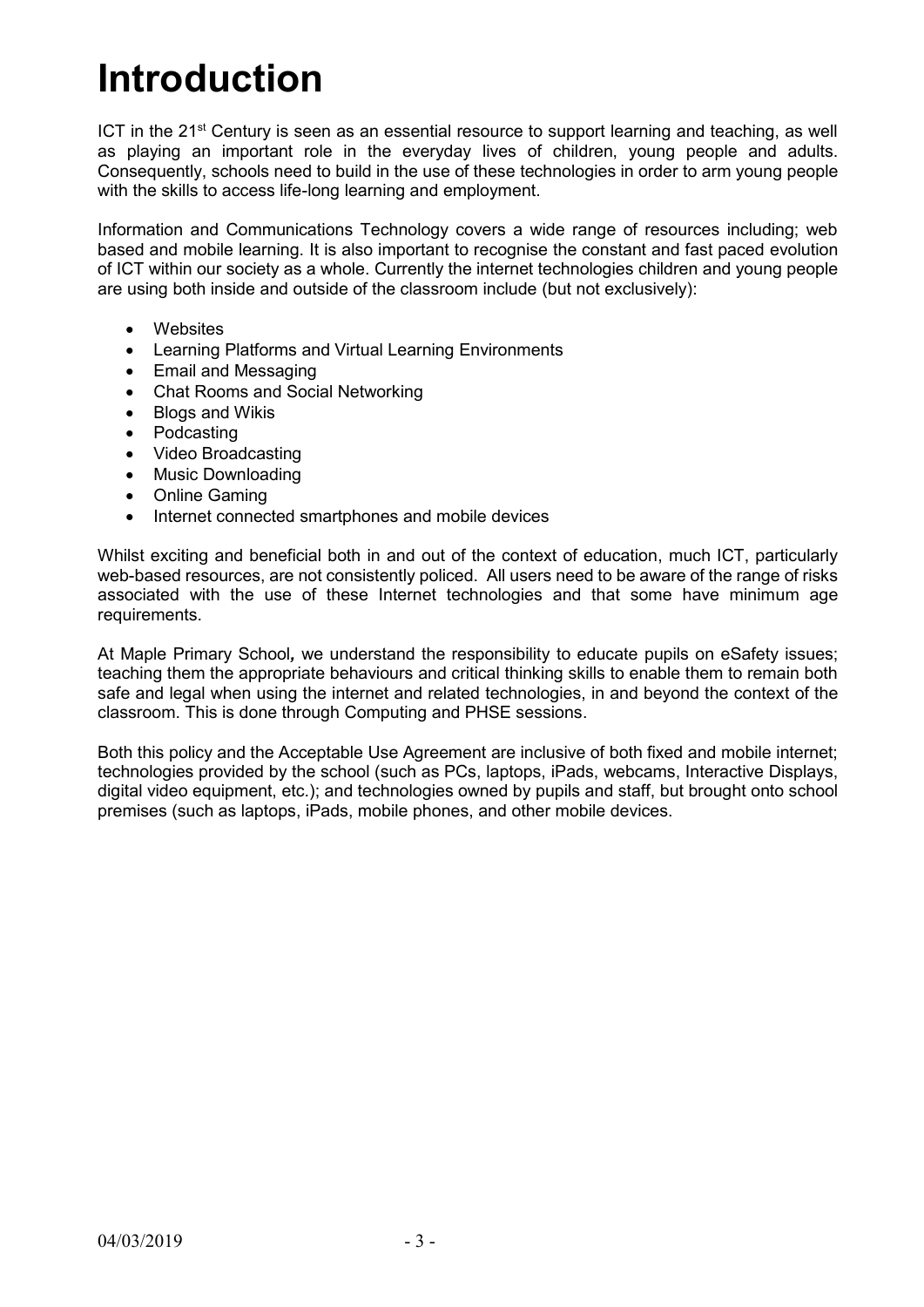## **Roles and Responsibilities**

As eSafety is an important aspect of strategic leadership within the school, the Head and governors have ultimate responsibility to ensure that the policy and practices are embedded and monitored. The front of this document shows the named eSafety co-ordinator and Computing Subject Leader. All members of the school community have been made aware of who holds this post. It is the role of the eSafety co-ordinator to keep abreast of current issues and guidance through organisations such as Herts LA, CEOP (Child Exploitation and Online Protection) and Childnet.

Senior Management and Governors are updated by the Head/eSafety co-ordinator and all governors have an understanding of the issues and strategies at our school in relation to local and national guidelines and advice.

This policy, supported by the school's acceptable use agreements for staff, governors, visitors and pupils (appendices), is to protect the interests and safety of the whole school community. It is linked to the following school policies: child protection, health and safety, home–school agreements, and behaviour/pupil discipline (including the anti-bullying) policy and PHSE.

#### **eSafety skills development for staff**

- Maple staff receive regular information and training on eSafety issues in the form of staff meetings and online resources.
- New staff receive information on the school's Acceptable Use Policy as part of their induction.
- All staff have been made aware of their individual responsibilities relating to the safeguarding of children within the context of eSafety and know what to do in the event of misuse of technology by any member of the school community (see attached flowcharts).
- All staff are encouraged to incorporate eSafety activities and awareness within their curriculum areas (Computing and PSHE curriculum).
- All staff have eSafety reminder/top tips posters.

#### **Managing the school eSafety messages**

- We endeavour to embed eSafety messages across the curriculum whenever the internet and/or related technologies are used.
- The eSafety policy and acceptable use policy will be introduced to the pupils at the start of each school year.
- eSafety posters will be prominently displayed. Including posters designed by pupils in the school.
- The key eSafety advice will be promoted widely through school displays, newsletters, class activities.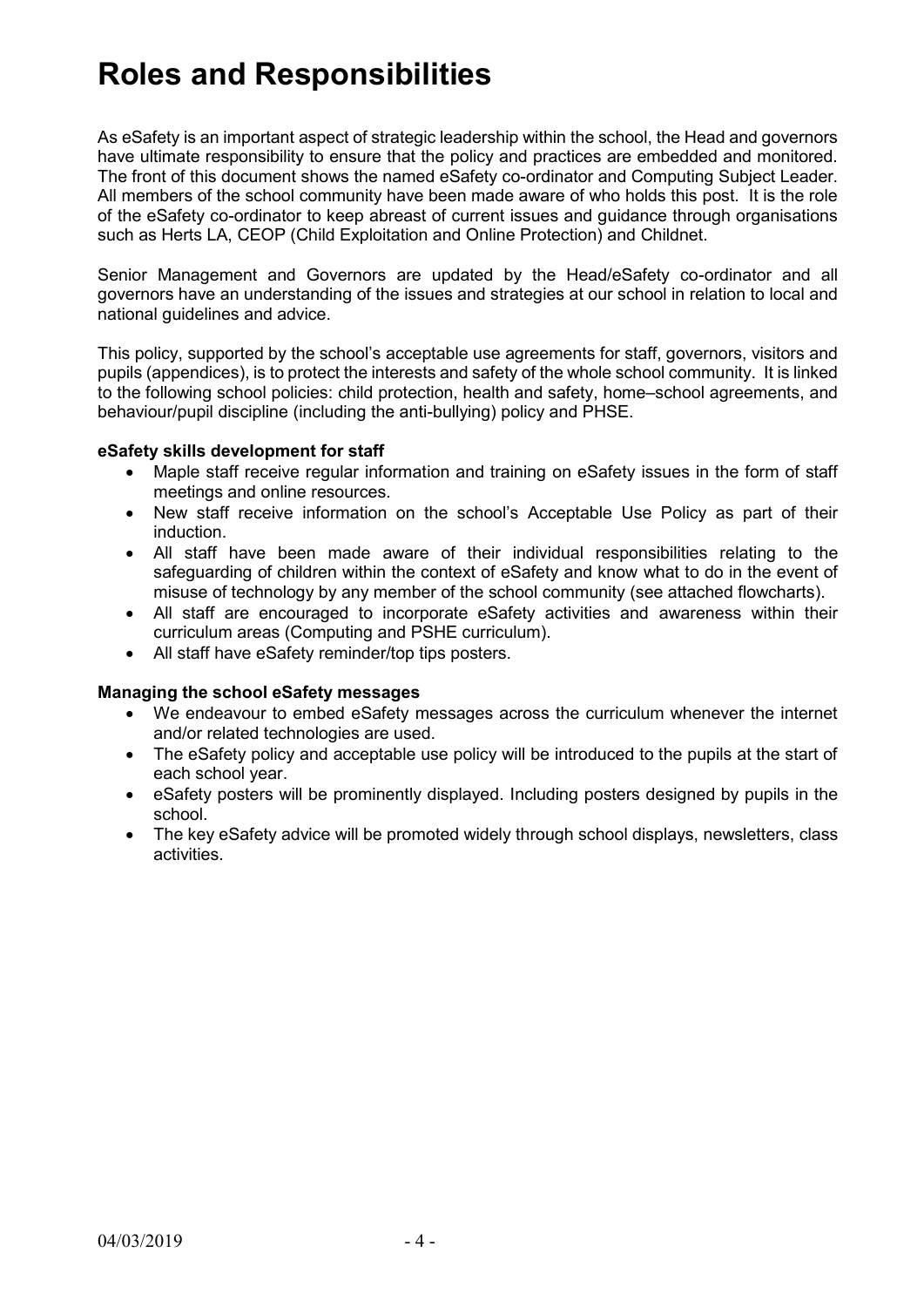### **eSafety in the Curriculum**

ICT and online resources are increasingly used across the curriculum. We believe it is essential for eSafety guidance to be given to the pupils on a regular and meaningful basis. eSafety is embedded within our curriculum and we continually look for new opportunities to promote eSafety.

- The school has a framework for teaching internet skills in Computing/PHSE lessons (See Computing Scheme of work, Shared Computing Folder for links and resources).
- The school provides opportunities within a range of curriculum areas to teach about eSafety.
- Educating pupils about the online risks that they may encounter outside school is done informally when opportunities arise and as part of the eSafety curriculum.
- Pupils are aware of the relevant legislation when using the internet such as data protection and intellectual property which may limit what they want to do but also serves to protect them.
- Pupils are taught about copyright, respecting other people's information, the safe use of images and other important areas through discussion, modelling and appropriate activities. Children know which sites the can use for image searches.
- Pupils are aware of the impact of online bullying and know how to seek help if they are affected by these issues. Pupils are also aware of where to seek advice or help if they experience problems when using the internet and related technologies.
- There is a focus in KS2 PHSE lessons about the acceptable and appropriate use of social media.
- Pupils are taught to critically evaluate materials and learn good searching skills through cross curricular teacher models, discussions and via the Computing curriculum.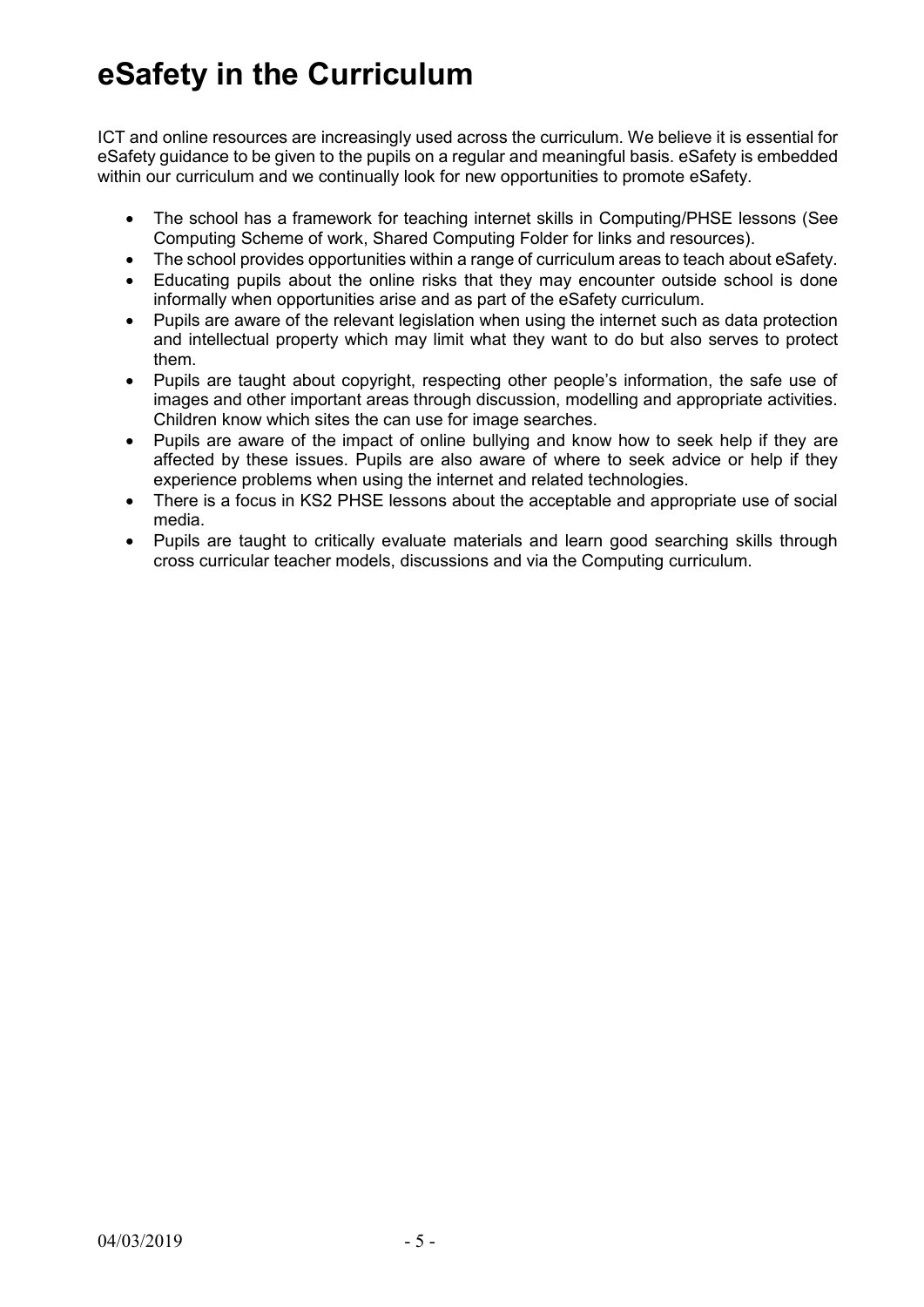### **Password Security**

Password security is essential for staff, particularly as they are able to access and use pupil data. All staff are expected to have secure passwords which are not shared. Staff and pupils are regularly reminded of the need for password security.

- All users read and sign an Acceptable Use Agreement to demonstrate that they have understood the school's eSafety Policy.
- All staff are provided with an individual network and staff email account. As well as this, select staff are provided with an email account for Subject Co-ordination to facilitate easy handover of information when Co-ordinator roles are periodically reassigned. Staff also have individual logins for online planning websites and educational systems.
- All pupils are provided with an individual network username and shared class password.
- Pupils at Maple have individual logins for certain resources online for use at home as part of homework or as part of the school day. These passwords are shared with the parents who are expected to support them in logging in to these online resources at home.
- Pupils are not allowed to deliberately access online materials or files on the school network, of their peers, teachers or others unless under the instruction of staff as part of their education at Maple.
- If a member of staff believes any of their accounts may have been compromised or someone else has become aware of their passwords this will be reported to the Computing Subject Leader or IT Technicians.
- Staff are aware of their individual responsibilities to protect the security and confidentiality of school networks and MIS systems including ensuring that passwords are not shared and are changed periodically. Individual staff users must also make sure that workstations are not left unattended and are locked. In addition to this, staff must make sure that any paperwork with their personal passwords written on, must be kept private.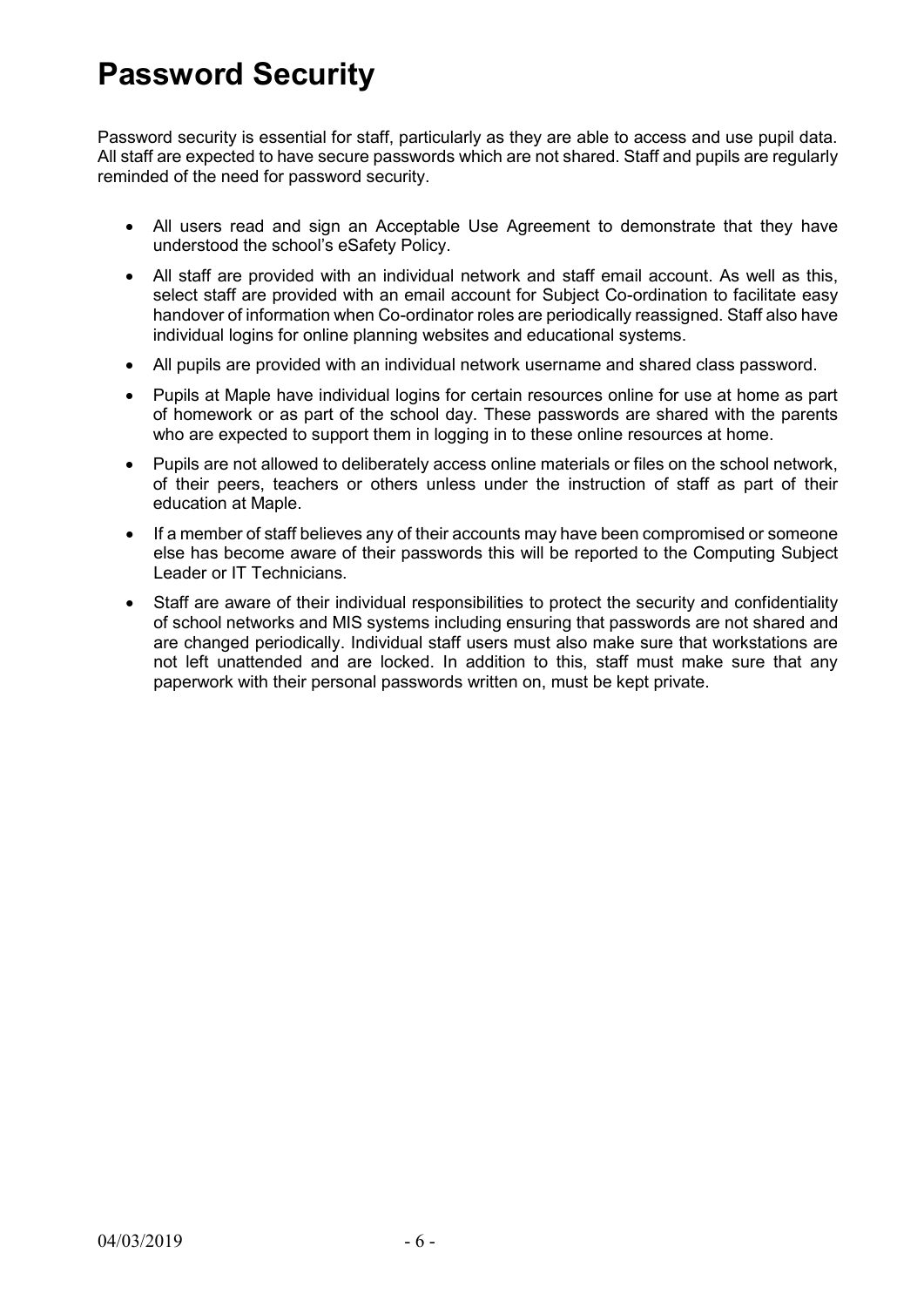## **Data Security**

The accessing and appropriate use of school data is something that the school takes very seriously. The school follows Becta guidelines (published Autumn 2008) Although this organisation was closed in 2011, its information is still relevant.

Local Authority guidance documents can be found at:

#### [HGfL: School Admin: School Office: Data Protection and Freedom of Information](http://www.thegrid.org.uk/info/dataprotection/index.shtml#securedata)

- Staff are aware of their responsibility when accessing school data. Level of access is determined by the Headteacher.
- School Data can be access by authorised staff using provided computing devices such as laptops and tablets. Select staff also have access to school data using secure Login Anywhere Remote Access services provided by the school.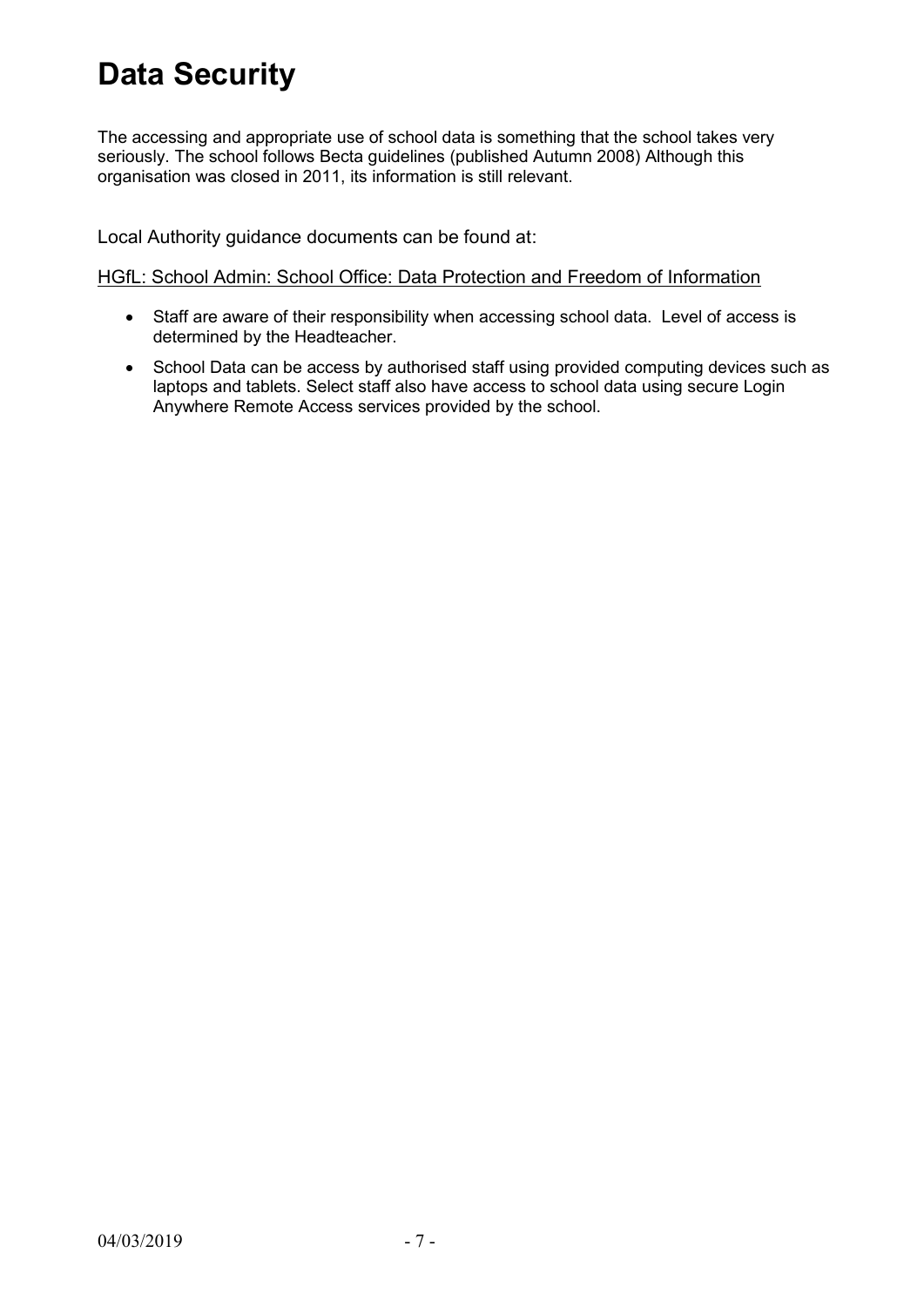## **Managing the Internet**

All use of the **Hertfordshire Grid for Learning** (HGfL) is logged and these are randomly but regularly monitored. Whenever any inappropriate use is detected it will be followed up.

- Students will have supervised access to Internet resources through the school's fixed and mobile internet technologies.
- Staff will preview any recommended sites before use. Sites are saved onto shared resources area for the children to safely access.
- Image searches are discouraged when working with pupils and for pupils to use image searches without guidance.
- When Internet research is set for homework, specific sites will be suggested that have previously been checked by the teacher. Parents will be advised to recheck these sites and supervise this work. Parents are encouraged to supervise any further research.
- All users must observe software copyright at all times. It is illegal to copy or distribute school software or illegal software from other sources.
- All users must observe copyright of materials from electronic resources.

#### **Infrastructure**

- Hertfordshire Local Authority has a monitoring solution via the Hertfordshire Grid for Learning where web-based activity is monitored and recorded.
- School internet filtering is controlled through the LA's web filtering service.
- Maple Primary School is aware of its responsibility when monitoring staff communication under current legislation and takes into account; Data Protection Act 2018, The Telecommunications (Lawful Business Practice) (Interception of Communications) Regulations 2000, Regulation of Investigatory Powers Act 2016, Human Rights Act 1998.
- Staff and pupils are aware that school based email and internet activity can be monitored and explored further if required.
- The school does not allow pupils access to internet logs.
- The school uses management control tools for controlling and monitoring workstations.
- If staff or pupils discover an unsuitable site, the screen must be switched off/closed and the incident reported immediately to the eSafety Co-ordinator. These actions reinforced with the children from Foundation stage onwards.
- It is the responsibility of the school, by delegation to the Network Manager, to ensure that Anti-virus protection is installed and kept up-to-date on all school devices.
- Pupils and Staff are advised to not bring in personal removable media. It is not the school's responsibility nor the network managers to install or maintain virus protection on personal systems. If pupils wish to hand in work on removable media it must be given to the IT technician, ICT Subject Leader or the Class Teacher for a safety check first.
- Pupils and staff are not permitted to download programs or files on school based technologies without seeking prior permission from the relevant IT Technician. Staff are aware of the need to discuss any software and online resource requests with the IT staff.
- If there are any issues related to viruses or anti-virus software, an appropriate IT Technician should be informed immediately so this can be escalated to the relevant level of support as necessary.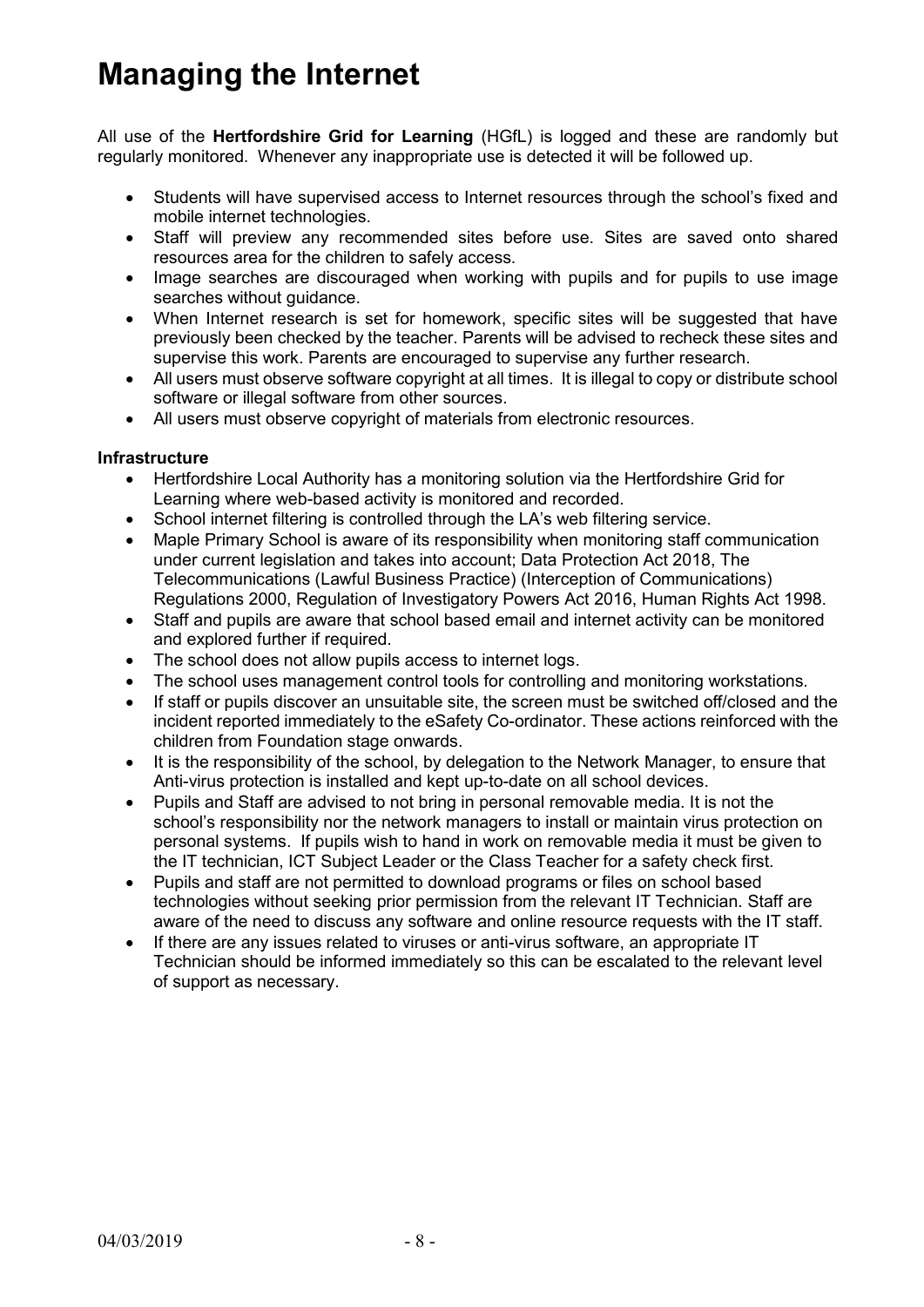### **Managing other web technology**

Other web technology - including social networking sites

- At present, the school endeavours to deny access to social networking sites to pupils within school through the HGFL. Selected staff computers and mobile devices are able to access some social networking technologies for professional use.
- Pupils will be advised never to give out personal details of any kind which may identify them or their location. This is reinforced to children throughout the school.
- Pupils are advised to be cautious about the information given by others on sites, for example users not being who they say they are.
- Pupils and parents will be advised that the use of social network spaces outside school is inappropriate for primary aged pupils. This is a particular focus in KS2 with the rise in popularity of various social media platforms.
- Pupils are taught to avoid placing images of themselves (or details within images that could give background details) on such sites and to consider the appropriateness of any images they post.
- Our pupils are asked to report any incidents of cyberbullying to the school.
- Staff may only use blogs, wikis or similar platforms following discussion with the Computing Subject Leader and these are to be setup by the IT Team. These platforms may enable communication between pupils and teachers can in the course of marking and assessing classwork.
- Staff uploading to any school social media platforms understand that they must not have children's names relating to photographs. This is the same with images placed on the website.

## **Social Media**

- Maple school uses some select Social Media platforms to share classwork and activities publicly. It is responsible of each class teacher to ensure these posts are in accordance with the e-Safety Policy. The ICT Team (Coordinator and Technicians should will periodically review all postings on these technologies and monitors responses from others).
- Staff, governors, pupils, parents and carers are regularly provided with information on how to use social media responsibly and what to do if they are aware of inappropriate use by others.
- Staff, governors, pupils, parents and carers are aware that the information, comments, images and video they post online can be viewed by others, copied and stay online forever.
- Staff, governors, pupils, parents and carers are aware that their online behaviour should at all times be compatible with UK law.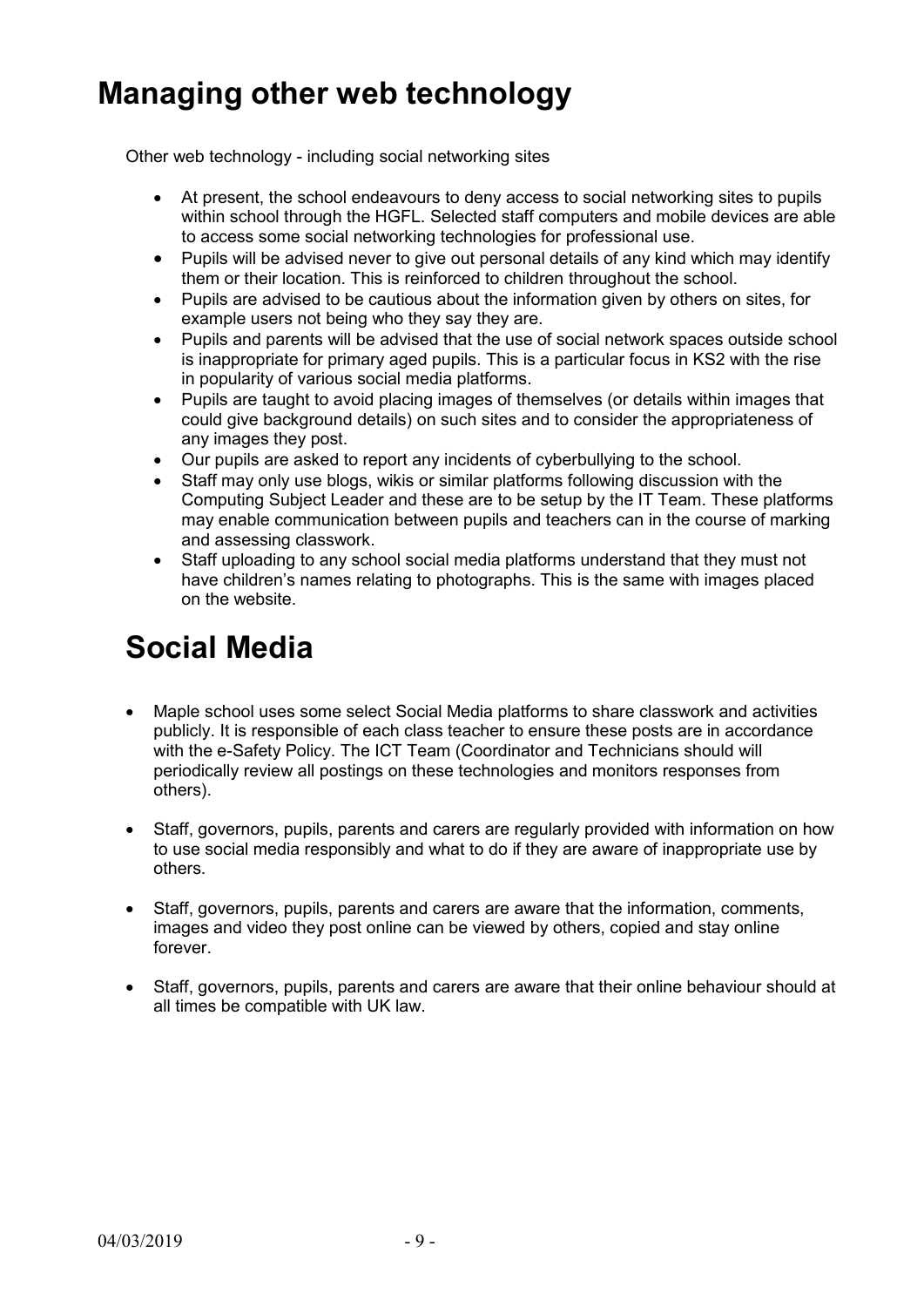### **Mobile technologies**

Many emerging technologies offer new opportunities for teaching and learning. Emerging technologies will be examined for educational benefit and risk assessed before use in school is allowed. Maple School manages the use of these systems in the following ways so that users access them appropriately.

#### **Personal Mobile devices (including phones)**

- The school allows staff to bring in personal mobile phones and devices including smart watches, for personal use. Under no circumstances does the school allow a member of staff to contact a pupil or parent/carer using a personal device or account.
- KS2 year groups are allowed to bring personal mobile devices including fitness wearables (Year 5&6 phones and smartphones), but not internet connected smart watches - to school. However mobile devices must be handed to the class teacher at the start of the school day. They must not use them for personal purposes within lesson time. At all times the device must be switched off when on the school site.
- The school is not responsible for the loss, damage or theft of any personal mobile device.
- The sending of inappropriate messages between any members of the school community is not allowed.
- If a member of staff uses a personal device, such as a mobile phone when on a trip the photographs must be immediately deleted after use and only with the permission of the Headteacher. However, all staff should ensure that these devices do not place photographs or school data on any cloud based services. Staff should consult with the ICT Technicians to ensure this is the case.

#### **School provided Mobile devices (including phones)**

- The sending of inappropriate messages between any members of the school community is not allowed.
- Permission must be sought before any image or sound recordings are made on the devices of any member of the school community.
- Where the school provides a laptop or mobile device for staff, this device may be used to conduct school business outside of school.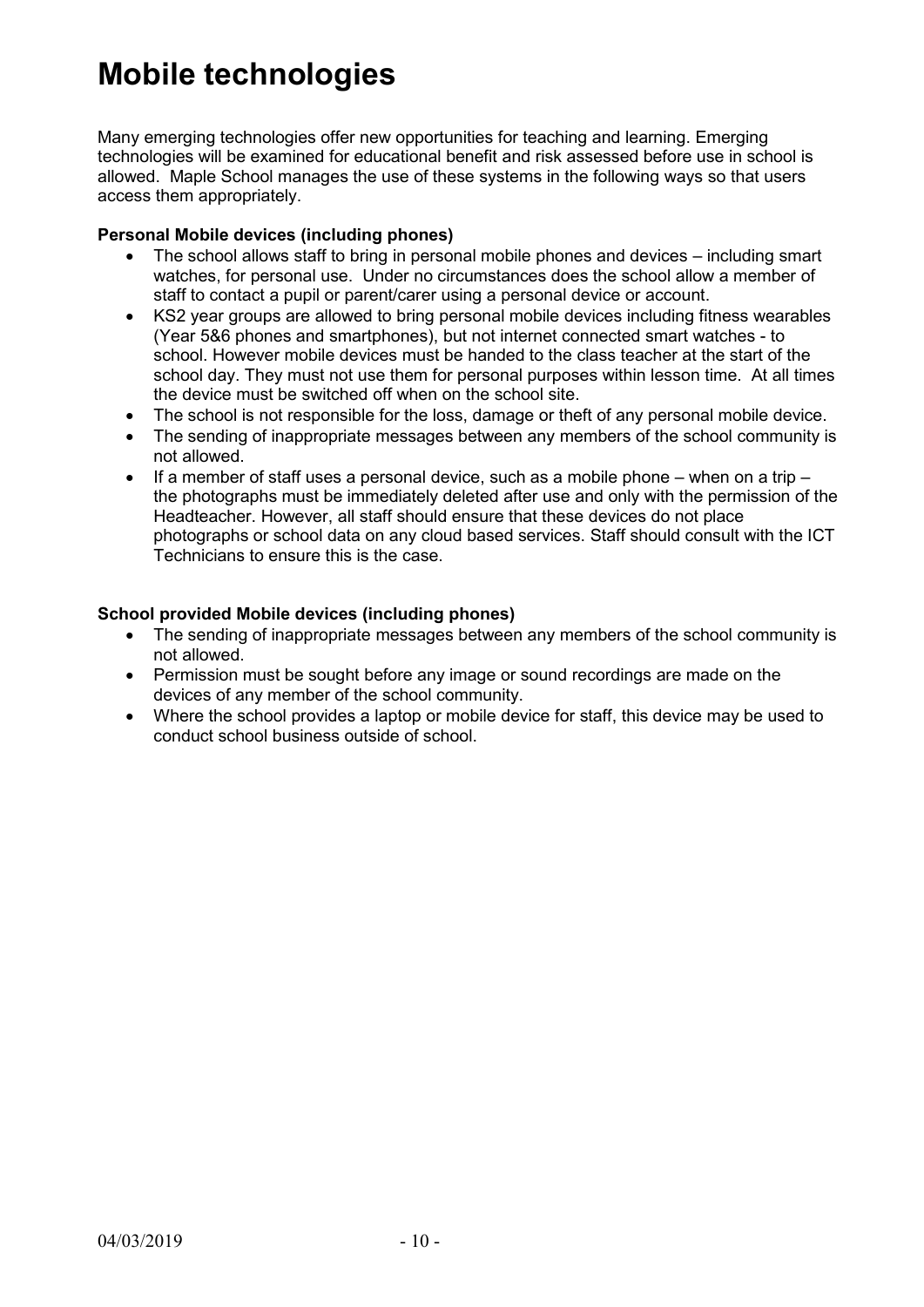## **Managing email**

The use of email is an essential means of communication for both staff and pupils. In the context of school, email should not be considered private. We recognise that pupils need to understand how to compose an email in relation to their age and good 'netiquette'.

- The school gives all staff their own email account to use for all school business.
- It is the responsibility of each account holder to keep the password secure. For the safety and security of users and recipients, all mail is filtered and logged; if necessary email histories can be traced.
- Under no circumstances should staff contact pupils, parents or conduct any school business using school email addresses unless with the permission of the Headteacher.
- Email sent to an external organisation should be written carefully before sending, in the same way as a letter written on school headed paper.
- When appropriate, staff sending emails to external organisations, parents or pupils are advised to cc. the Headteacher, line manager or designated account.
- Pupils may only use school approved email accounts on the school network and only under direct teacher supervision for educational purposes.
- Pupils are introduced to email as part of the Computing Scheme of Work.
- KS2 pupils have their own individual school issued email accounts. These are provided for use in class computing lessons directly relating to email use. These accounts are deactivated when not in use.
- The forwarding of chain letters is not permitted in school.
- All e-mail users are expected to adhere to the generally accepted rules of network etiquette (netiquette) particularly in relation to the use of appropriate language, not revealing any personal details about themselves or others, or arrange to meet anyone without specific permission.
- Pupils must immediately tell a teacher/ trusted adult if they receive an offensive e-mail.
- Staff must inform the eSafety coordinator/Headteacher if they receive an offensive e-mail.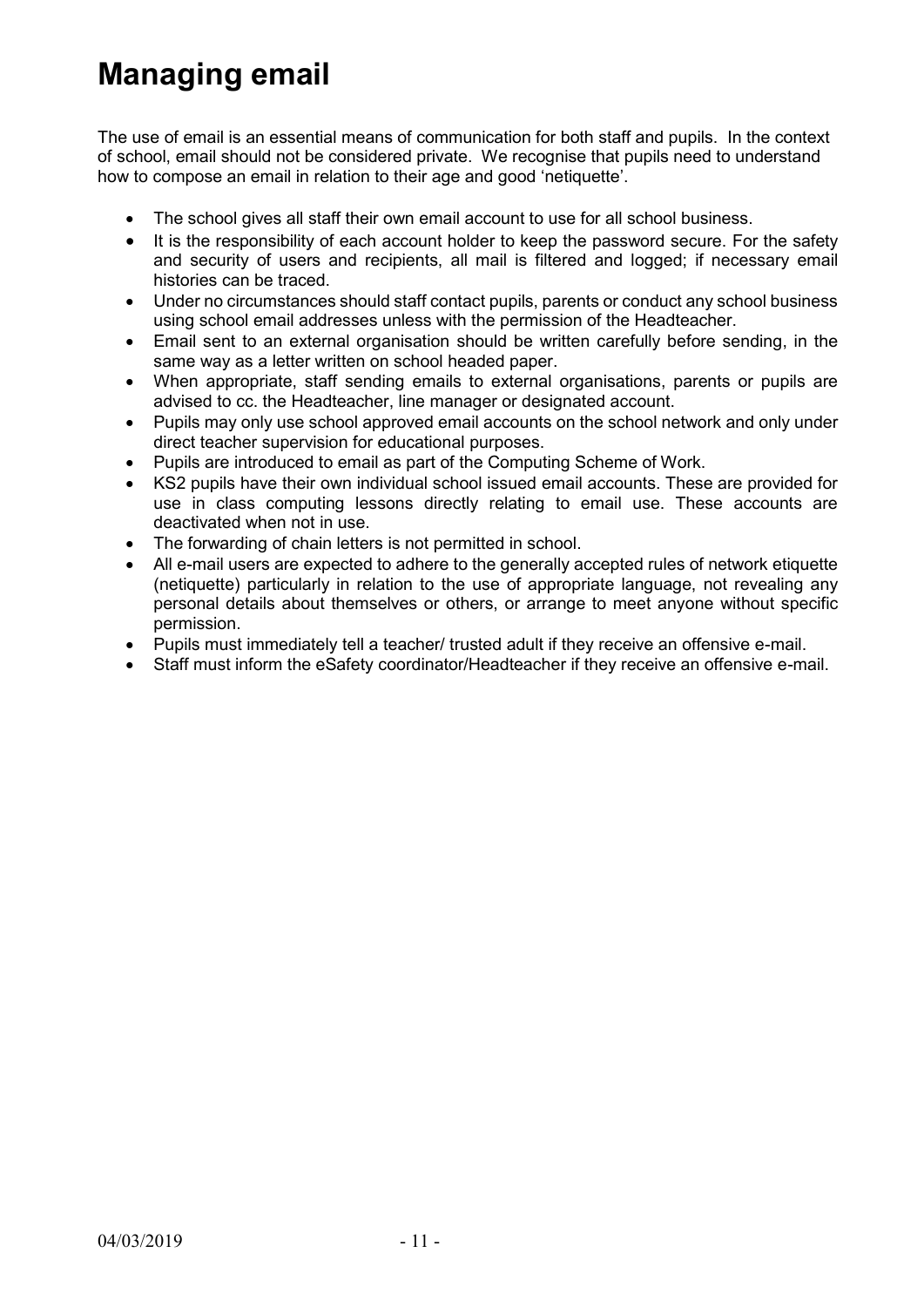## **Safe Use of Images**

Staff must be aware of the potential risks of photography and filming. This includes:

- Understanding children may be identifiable when a photography is shared with personal information.
- The risks associated when photographs of children are shared on websites and in publications.
- Inappropriate photographs and video recordings of children.
- Inappropriate use, adaptation and copying of images.

#### **Taking of Images and Film**

- With the written consent of parents (on behalf of pupils) and staff, the school permits the appropriate taking of images by staff and pupils with school equipment.
- Staff are not permitted to use personal electronic equipment, such as mobile phones and cameras, to record images of pupils. However with the express permission of the Headteacher, images can be taken using personal mobile devices provided they are used for purpose of school related business and are deleted immediately once used.
- The school will not use children's names in photograph captions.
- Only images of children in appropriate clothing will be taken to reduce the risk of inappropriate use.
- Images containing children and staff should not be stored on unencrypted portable media such as laptops, memory sticks and mobile devices.
- Pupils are not permitted to use personal electronic equipment, including mobile phones and cameras, to record images of the others, this includes when on field trips.

#### **Consent of adults who work at the school**

Permission to use images of all staff who work at the school is sought on induction.

#### **Publishing pupil's images**

On a child's entry to the school, all parents/guardians will be asked to give permission to use their child's images in the following ways:

- on the school website and social media.
- in the school prospectus and other printed publications that the school may produce for promotional purposes.
- recorded/transmitted on a video or webcam.
- in display material that may be used in the school's communal areas.
- in display material that may be used in external areas, i.e. exhibition promoting the school.
- general media appearances, e.g. local/ national media/ press releases sent to the press highlighting an activity (sent using electronic or non-electronic methods)

This consent form is considered valid for the entire period that the child attends this school unless there is a change in the child's circumstances where consent could be an issue, eg divorce of parents, custody issues. Parents/carers may withdraw permission, in writing, at any time.

- Pupils' names will not be published alongside their image and vice versa. Email and postal addresses of pupils will not be published. Pupils' full names will not be published.
- Before posting student work on the Internet, a check needs to be made to ensure that a pupils personal information is not included.
- Only the Web Manager has authority to upload to the site.

#### **Storage of Images**

• Images/films of children are stored on the school's network only.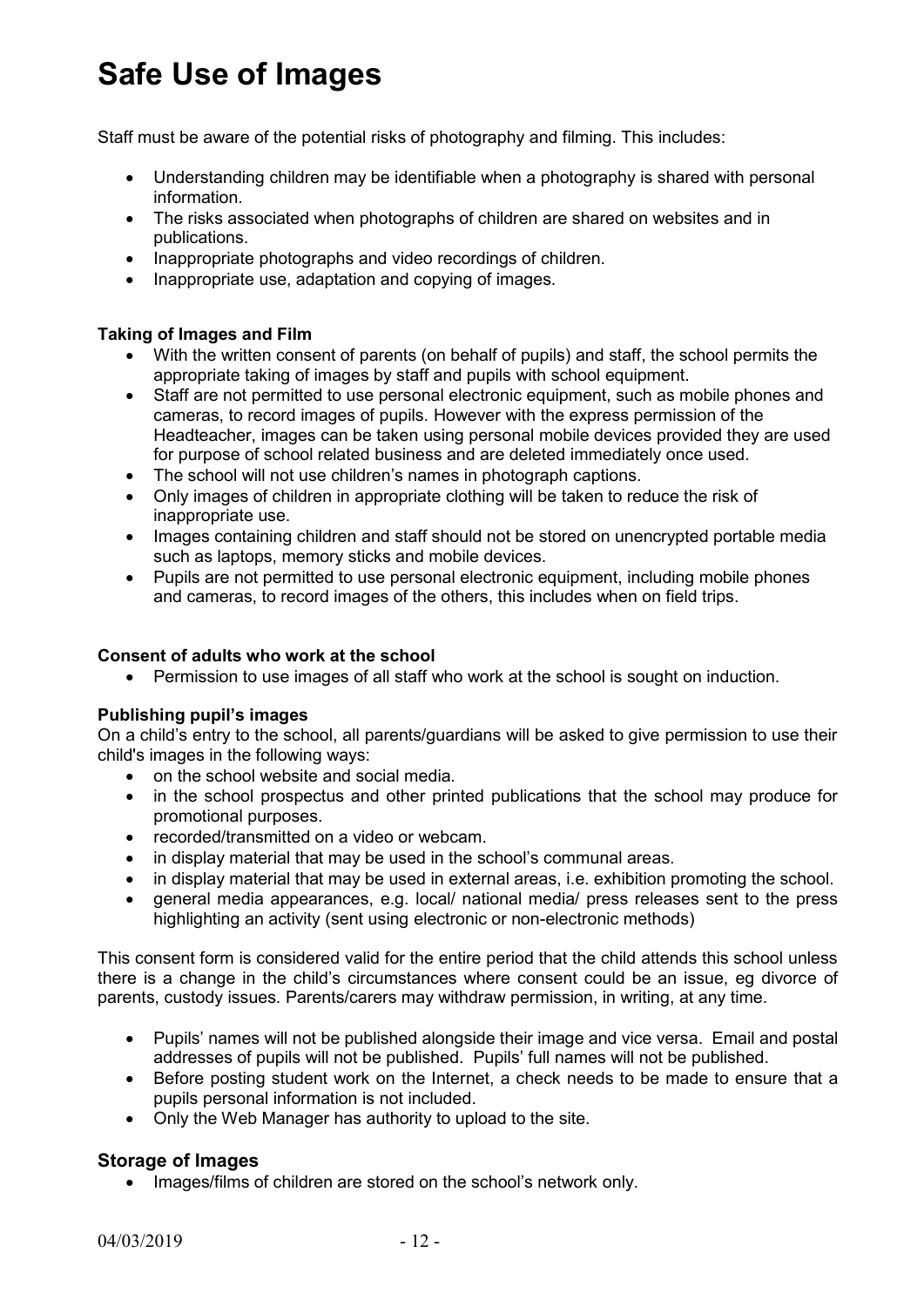- Pupils and staff are not permitted to use personal portable media for storage of images (e.g., USB sticks) without the express permission of the Headteacher.
- Rights of access to this material are restricted to the teaching staff. Select images maybe be made available to pupils within the confines of the school network for the use in school work only.
- All staff have the responsibility of deleting the images when they are no longer required, or the pupil has left the school.

#### **Webcams and Video Conferencing**

- Maple will not use publicly accessible webcams in school.
- If video conferencing were to take place, permission is sought from parents and carers if their children are to be involved.
- All pupils will be supervised by a member of staff when using webcams or video conferencing.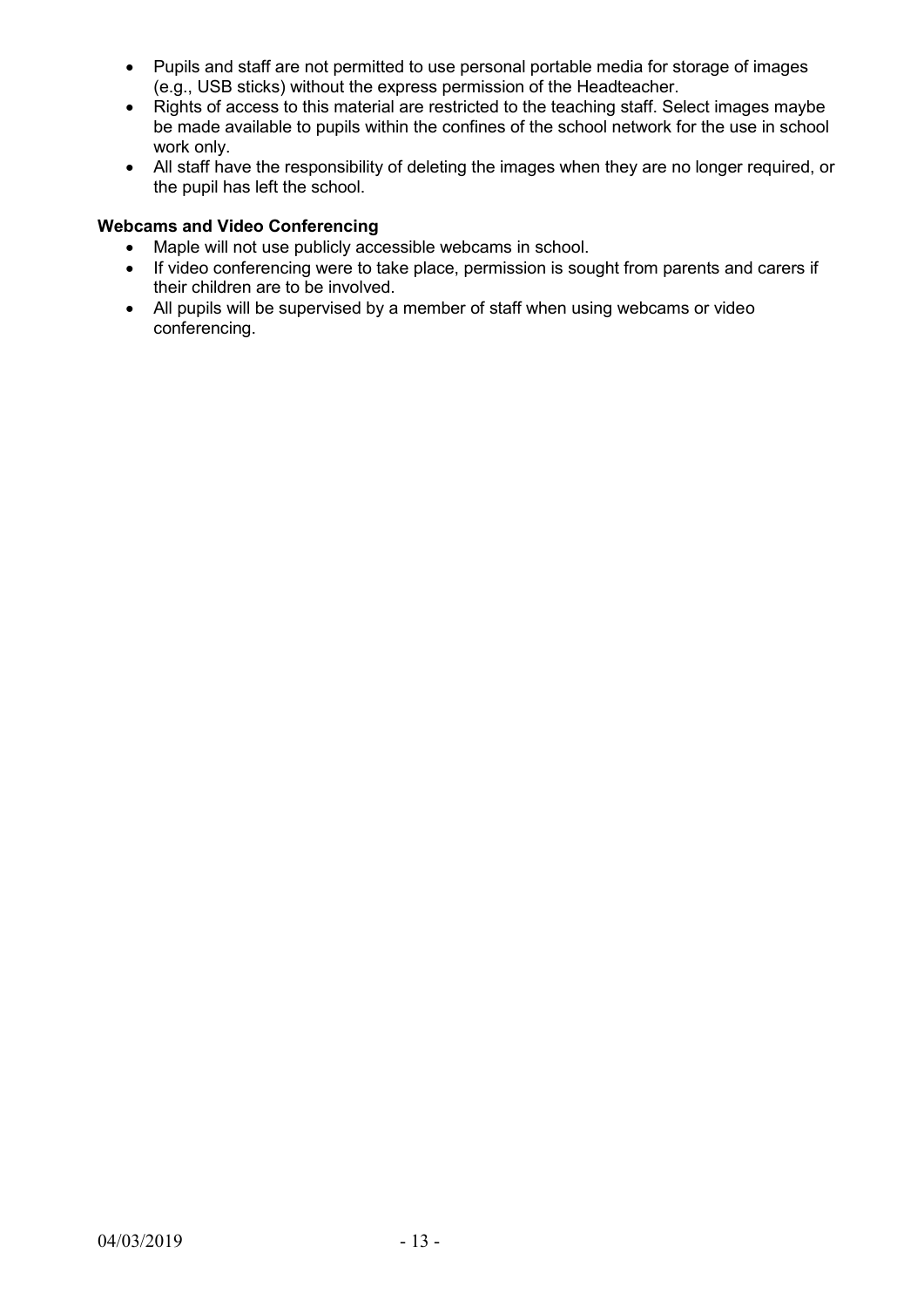### **Misuse and Infringements – Complaints**

Complaints relating to eSafety should be made to the eSafety co-ordinator or Headteacher. Incidents should be logged and the **Hertfordshire Flowcharts for Managing an eSafety Incident** should be followed (see appendix).

#### **Inappropriate material**

- All users are aware of the procedures for reporting accidental access to inappropriate materials. The breach must be immediately reported to the eSafety co-ordinator.
- Deliberate access to inappropriate materials by any user will lead to the incident being logged by the eSafety co-ordinator, depending on the seriousness of the offence (see flowchart), with possible sanctions applied.
- Users are made aware of sanctions relating to the misuse or misconduct by discussing the Acceptable Use Policy at staff meetings, or with the pupils in the class.
- Complaints of a child protection nature must be dealt with in accordance with the school child protection procedures.

## **Equal Opportunities**

#### **Pupils with additional needs**

The school endeavours to create a consistent message with parents for all pupils and this in turn should aid establishment and future development of the schools' eSafety rules. However, staff are aware that some pupils may require additional teaching including reminders, prompts and further explanation to reinforce their existing knowledge and understanding of eSafety issues. Where a pupil has poor social understanding, careful consideration is given to group interactions when raising awareness of eSafety. Internet activities are planned and well managed for these children and young people.

## **Parental Involvement**

We believe that it is essential for parents/carers to be fully involved with promoting eSafety both in and outside of school. We regularly consult and discuss eSafety with parents/ carers and seek to promote a wide understanding of the benefits related to ICT and associated risks.

- Parents/carers are asked to read through and sign acceptable use agreements on behalf of their child on admission to school (or when required).
- Parents/carers are required to make a decision as to whether they consent to images of their child being taken/used in the public domain.
- The school disseminates information to parents relating to eSafety where appropriate in the form of;
	- o Information and celebration evenings
	- o Bi-annual eSafety meetings for parents.
	- o Posters
	- o Website information
	- o Newsletter items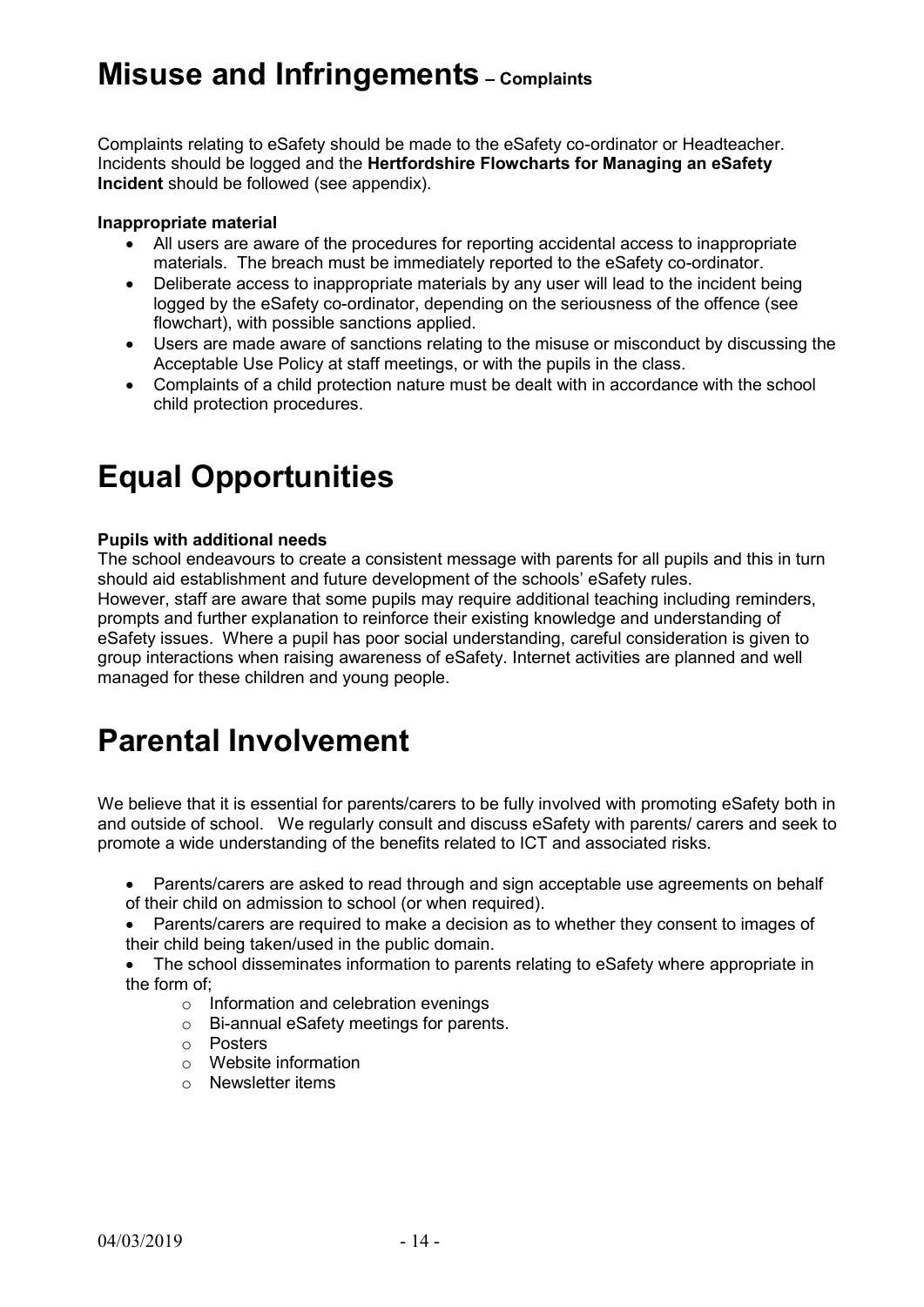### **Writing and Reviewing this Policy**

**Staff and pupil involvement in policy creation**

• Staff and pupils have been involved in making/reviewing the eSafety policy through staff meetings and school council meetings.

#### **Review Procedure**

There will be an on-going opportunity for staff to discuss with the eSafety coordinator any issue of eSafety that concerns them.

This policy will be reviewed every 12 months and consideration given to the implications for future whole school development planning.

The policy will be amended if new technologies are adopted or Central Government change the orders or guidance in any way.

The date this policy has been read, amended and approved by the staff, the Headteacher and Governors is stated on the cover of this document.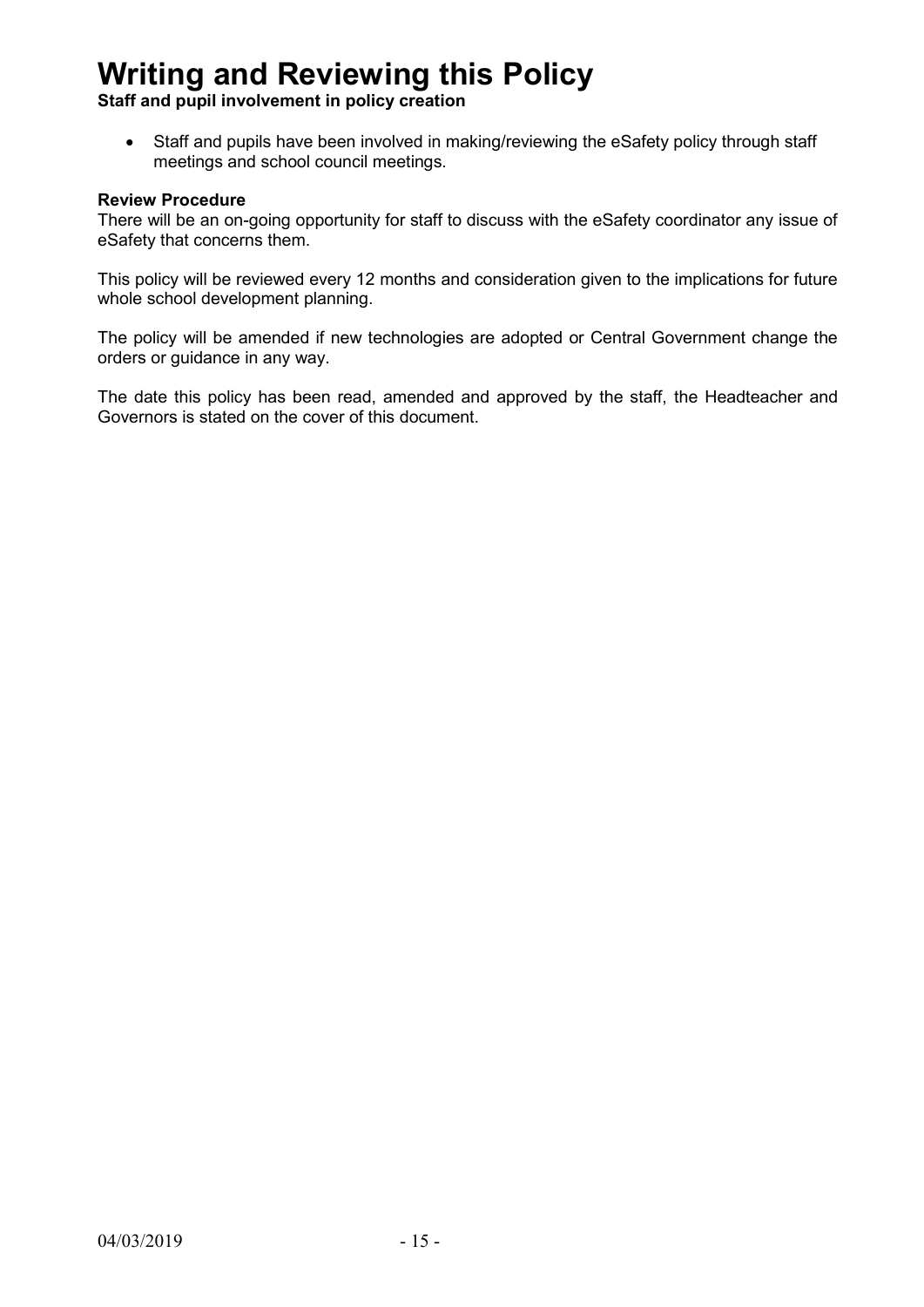



### Maple School **Acceptable Use Agreement: Staff, Governors and Visitors**



ICT and the related technologies such as email, the internet and mobile devices are an expected part of Maple daily working life in school. This policy is designed to ensure that all staff are aware of their professional responsibilities when using any form of ICT. All staff are expected to sign this policy and adhere at all times to its contents. Any concerns or clarification should be discussed with the eSafety coordinator.

- $\triangleright$  I will only use the school's email / internet / intranet and any related technologies for professional purposes or for uses deemed 'reasonable' by the Head or Governing Body.
- $\triangleright$  I will comply with the ICT system security and not disclose any passwords provided to me by the school or other related authorities.
- $\triangleright$  I will ensure that all electronic communications with pupils and staff are compatible with my professional role.
- $\triangleright$  I will not give out my personal information, such as mobile phone number and email address to pupils.
- $\triangleright$  I will only use the approved, secure email system(s) for school business.
- $\geq$  I will ensure that personal data (such as data held on SIMS) is kept secure and is used appropriately, whether in school, taken off the school premises or accessed remotely. Personal data can only be taken out of school or accessed remotely when authorised by the Head or Governing Body.
- $\triangleright$  I will not install any hardware or software without permission of the Headteacher and Computing coordinator.
- $\triangleright$  I will not browse, download, upload or distribute any material that could be considered offensive, illegal or discriminatory.
- $\triangleright$  Images of pupils and/ or staff will only be taken, stored and used for professional purposes online with school policy and with written consent of the parent, carer or staff member. Images will not be distributed outside the school network without the permission of the parent/ carer, member of staff or Headteacher.
- $\triangleright$  I understand that all my use of the Internet and other related technologies can be monitored and logged and can be made available, on request, to my Line Manager or Headteacher.
- $\triangleright$  I will respect copyright and intellectual property rights.
- $\triangleright$  I will ensure that my online activity, both in school and outside school, will not bring my professional role into disrepute.
- $\triangleright$  I will support and promote the school's eSafety policy and help pupils to be safe and responsible in their use of ICT and related technologies.

#### **User Signature**

| I agree to follow this code of conduct and to support the safe use of ICT throughout the school |  |
|-------------------------------------------------------------------------------------------------|--|
|                                                                                                 |  |
|                                                                                                 |  |
|                                                                                                 |  |

**Job title . . . . . . . . . . . . . . . . . . . . . . . . . . . . . . . . . . . . . . . . . . . . .**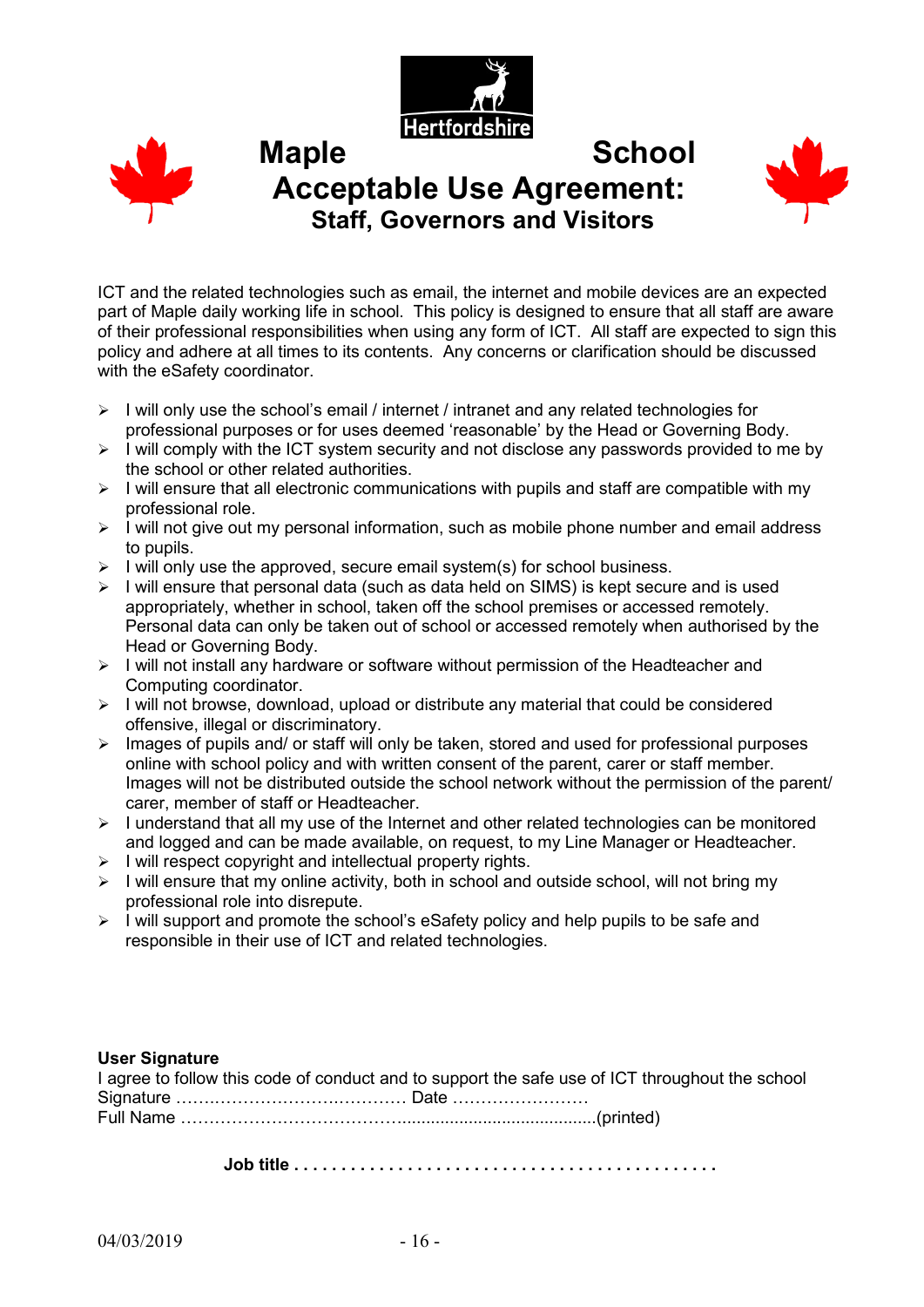### **Maple School**



### **Acceptable Use Policy – Key Stage 2**

### **Rules for Responsible Internet Us - Think then Click**

The school has computers and Internet access to help our learning. These rules will keep everyone safe and help us to be fair to others. These e-Safety Rules help to protect pupils and the school.

- I will only access the system with my own login and password, which I will keep secret.
- I will not access other people's files.
- I will only use for school computers and mobile devices for work and homework.
- I will not bring in flash drives (memory sticks) or CD's from outside school, unless I have been given permission.
- I will ask permission from a member of staff before using the internet.
- I will immediately tell an adult if I see anything I am uncomfortable with.
- Any messages I send and receive from others will be polite and responsible.
- I will not give my details, like my home address or telephone number, or arrange to meet someone.
- I will report any unpleasant material or messages sent to me to my teacher. I understand my report would be confidential and would help protect other pupils and myself.
- I will not attempt to access any social media sites.
- I understand that the school may check my computer files and may monitor the Internet sites I visit.
- I understand that if I intentionally break these rules, then my access to the Internet may be denied.
- Any mobile devices that I have permission to bring with me to school will not be used and be turned off on school grounds.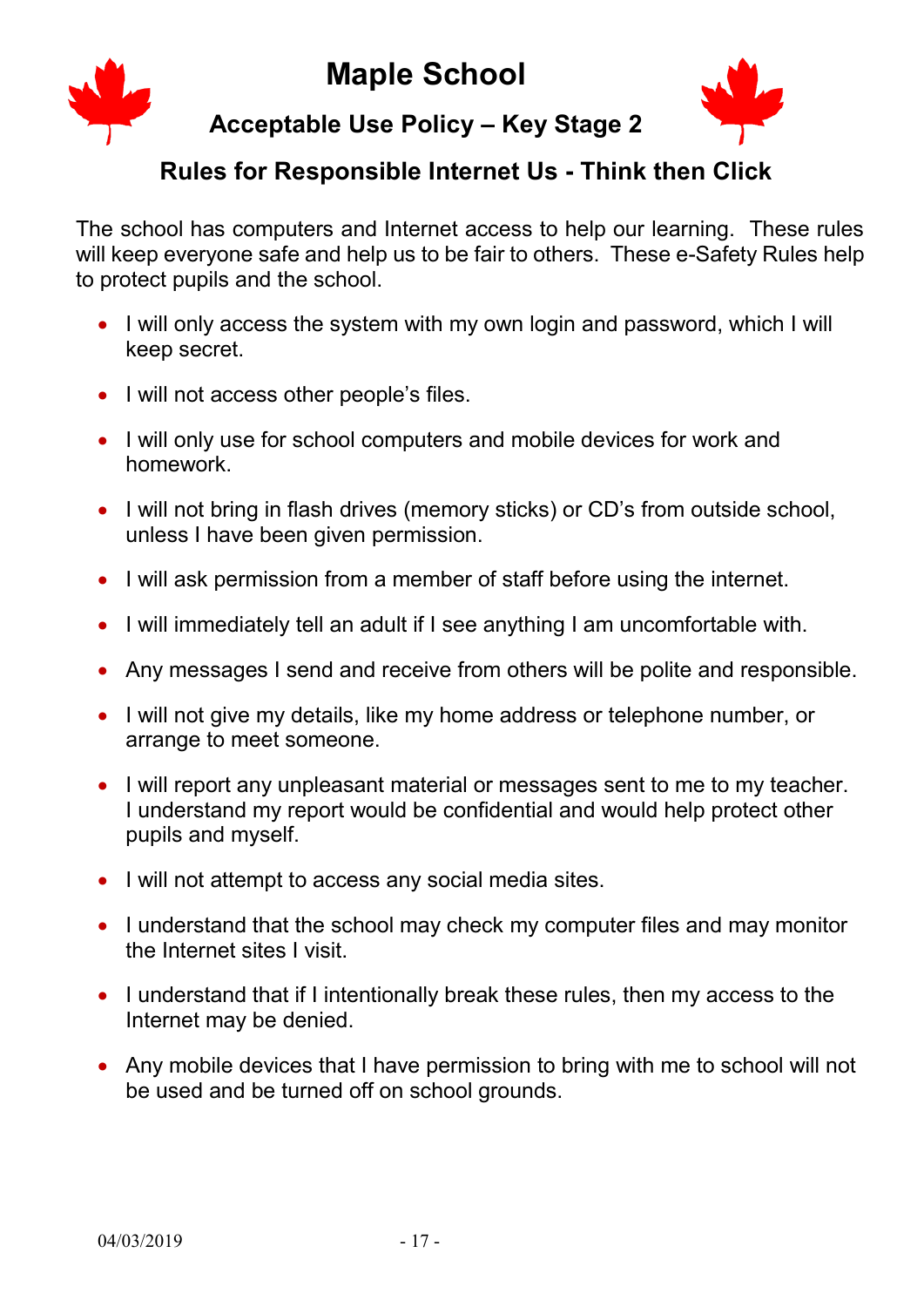# **Maple School eSafety Rules**

*All pupils use computer facilities including internet access as an essential part of learning, as required by the National Curriculum. Both pupils and their parents/carers are asked to sign to show that the eSafety Rules have been understood and agreed.*

| <b>Pupil:</b>                                                                                                                                                                                                                                                                                               | Year group: |  |  |  |  |  |  |
|-------------------------------------------------------------------------------------------------------------------------------------------------------------------------------------------------------------------------------------------------------------------------------------------------------------|-------------|--|--|--|--|--|--|
| <b>Pupil's Agreement</b>                                                                                                                                                                                                                                                                                    |             |  |  |  |  |  |  |
| I have read and I understand the school eSafety Rules.                                                                                                                                                                                                                                                      |             |  |  |  |  |  |  |
| I will use the computer network, Internet access and other new technologies in a<br>$\bullet$<br>responsible way at all times.                                                                                                                                                                              |             |  |  |  |  |  |  |
| I know that network and Internet access may be monitored.                                                                                                                                                                                                                                                   |             |  |  |  |  |  |  |
| Signed:                                                                                                                                                                                                                                                                                                     | Date:       |  |  |  |  |  |  |
| <b>Parent's Consent for Internet Access</b>                                                                                                                                                                                                                                                                 |             |  |  |  |  |  |  |
| I have read and understood the school e-safety rules and give permission for my<br>son/daughter to access the Internet. I understand that the school will take all reasonable<br>precautions to ensure that pupils cannot access inappropriate materials but I appreciate<br>that this is a difficult task. |             |  |  |  |  |  |  |
| I understand that the school cannot be held responsible for the content of materials<br>accessed through the Internet. I agree that the school is not liable for any damages<br>arising from use of the Internet facilities.                                                                                |             |  |  |  |  |  |  |
| Signed:                                                                                                                                                                                                                                                                                                     | Date:       |  |  |  |  |  |  |
| <b>Please print name:</b>                                                                                                                                                                                                                                                                                   |             |  |  |  |  |  |  |
| Please complete, sign and return to your child's teacher no later than <b>Friday 14<sup>th</sup> December</b>                                                                                                                                                                                               |             |  |  |  |  |  |  |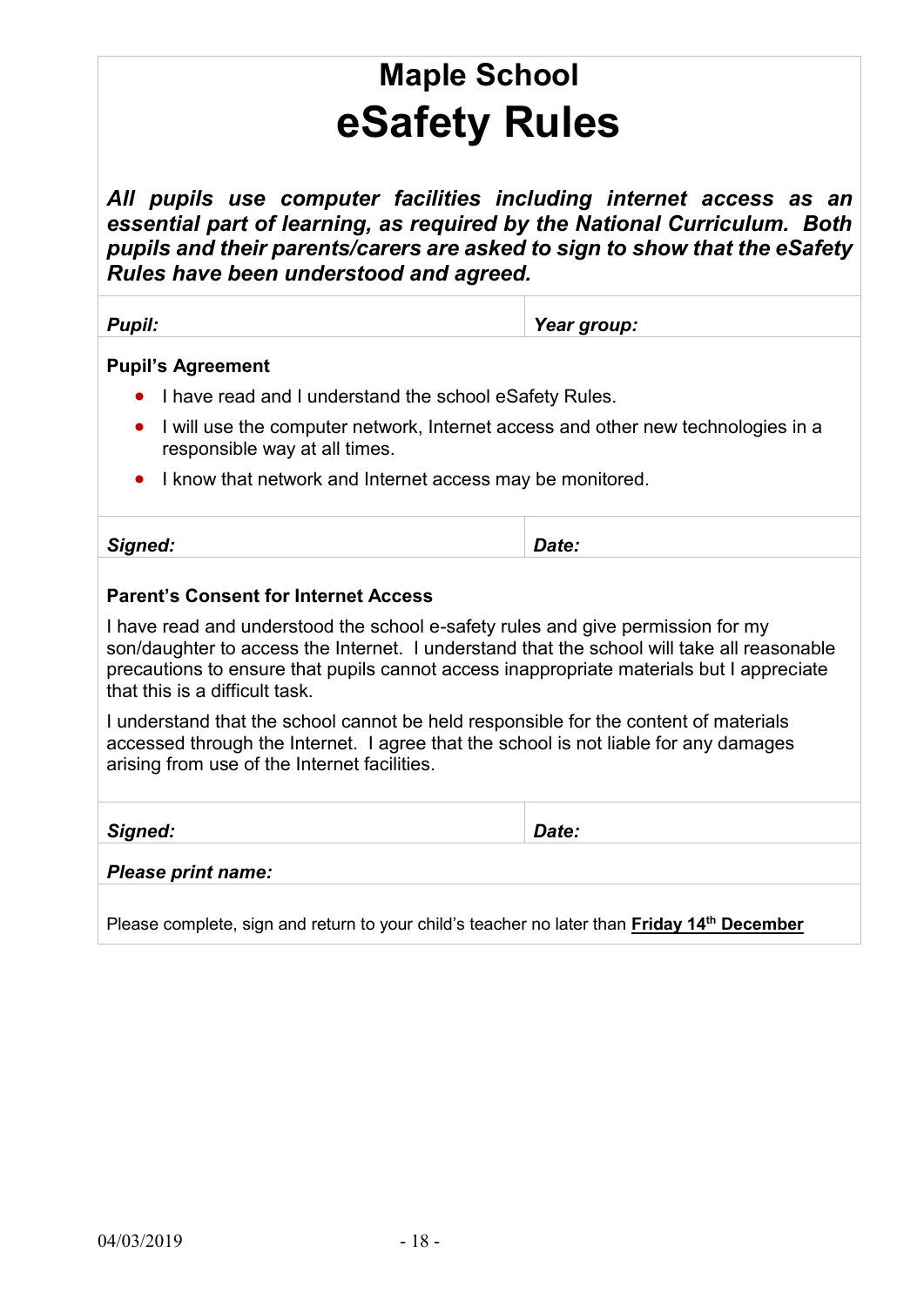

### **Maple School Acceptable Use Policy – Key Stage 1 Rules for Responsible Internet Use Think then Click**



The school has computers and Internet access to help our learning. These rules will keep everyone safe and help us to be fair to others. These e-Safety Rules help to protect pupils and the school.

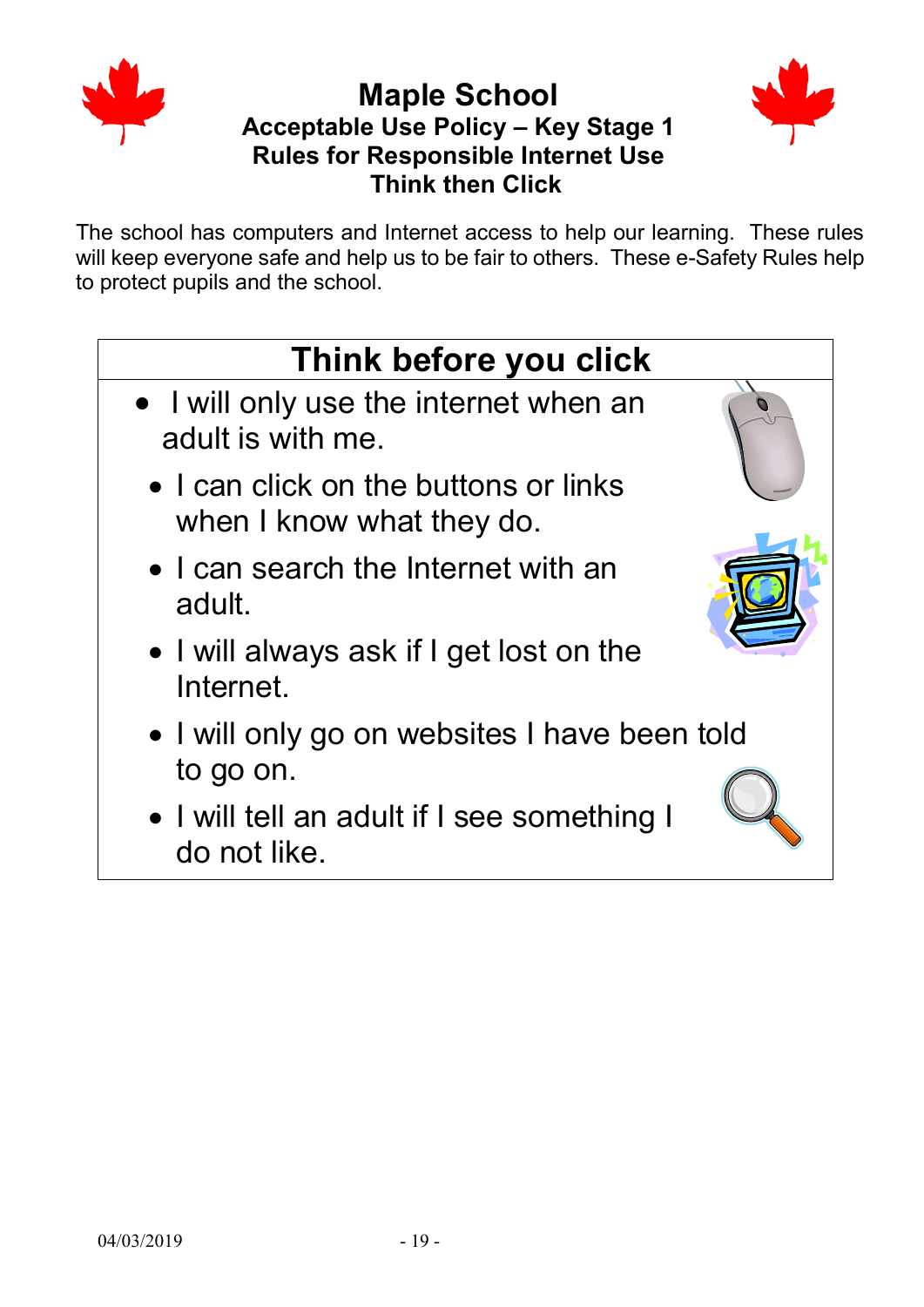# **Maple School eSafety Rules**

*All pupils use computer facilities including internet access as an essential part of learning, as required by the National Curriculum. Both pupils and their parents/carers are asked to sign to show that the eSafety Rules have been understood and agreed.*

*Pupil: Year group:* 

#### **Pupil's Agreement**

- I have read the Acceptable Use Policy with my child and they understand the school eSafety Rules.
- My child understands that they must use the computer network, Internet access and other new technologies in a responsible way at all times.
- My child understands that network and Internet access may be monitored.

#### **Parent's Consent for Internet Access**

I have read and understood the school eSafety rules and give permission for my son / daughter to access the Internet. I understand that the school will take all reasonable precautions to ensure that pupils cannot access inappropriate materials but I appreciate that this is a difficult task.

I understand that the school cannot be held responsible for the content of materials accessed through the Internet. I agree that the school is not liable for any damages arising from use of the Internet facilities.

*Signed: Date:* 

#### *Please print name:*

Please complete, sign and return to your child's teacher no later than **Friday 14th December**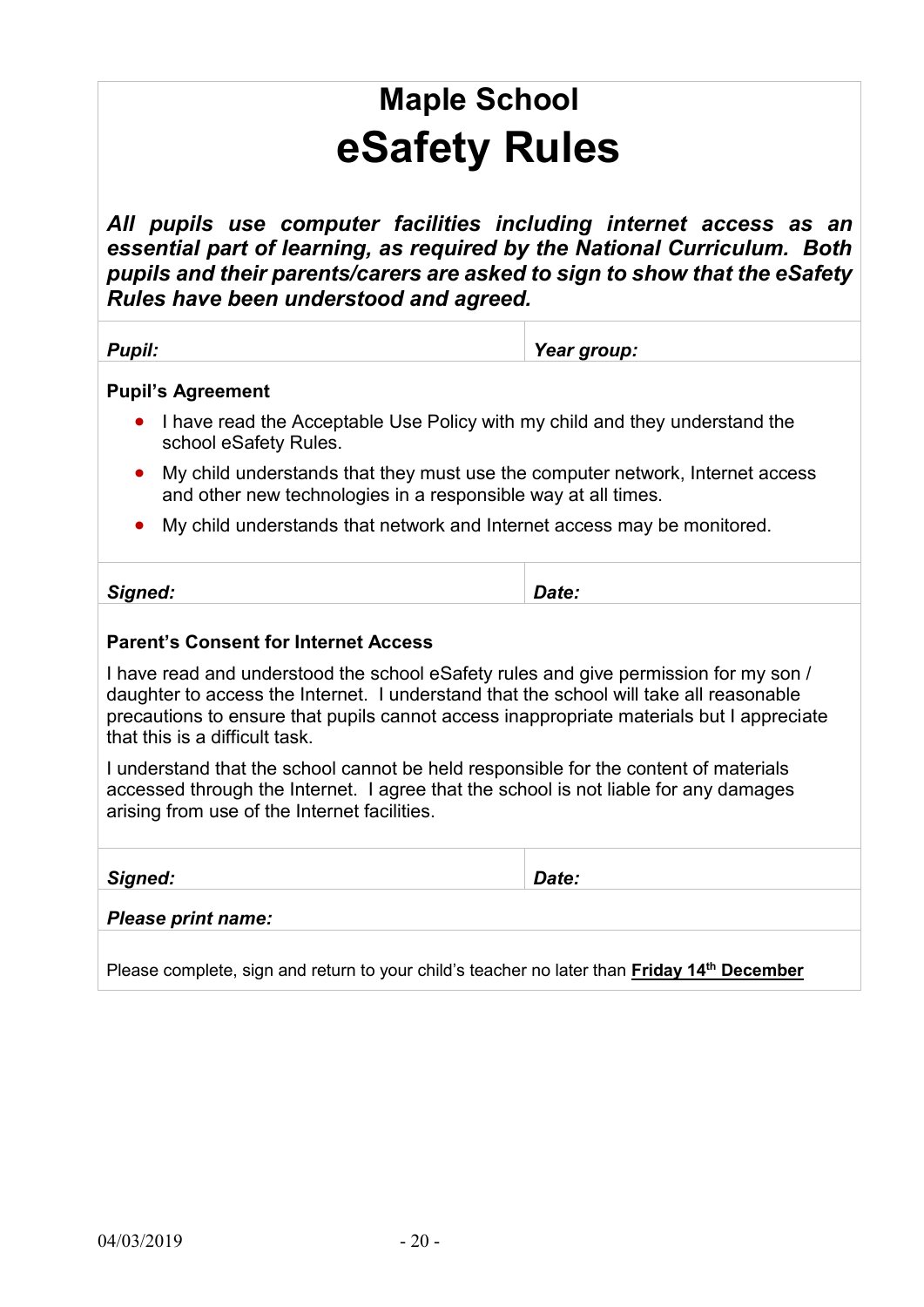# **Flowcharts for Managing an eSafety Incident**

Hertfordshire Flowchart to support decisions related to an Illegal eSafety Incident For Headteachers, Senior Leaders and eSafety Coordinators

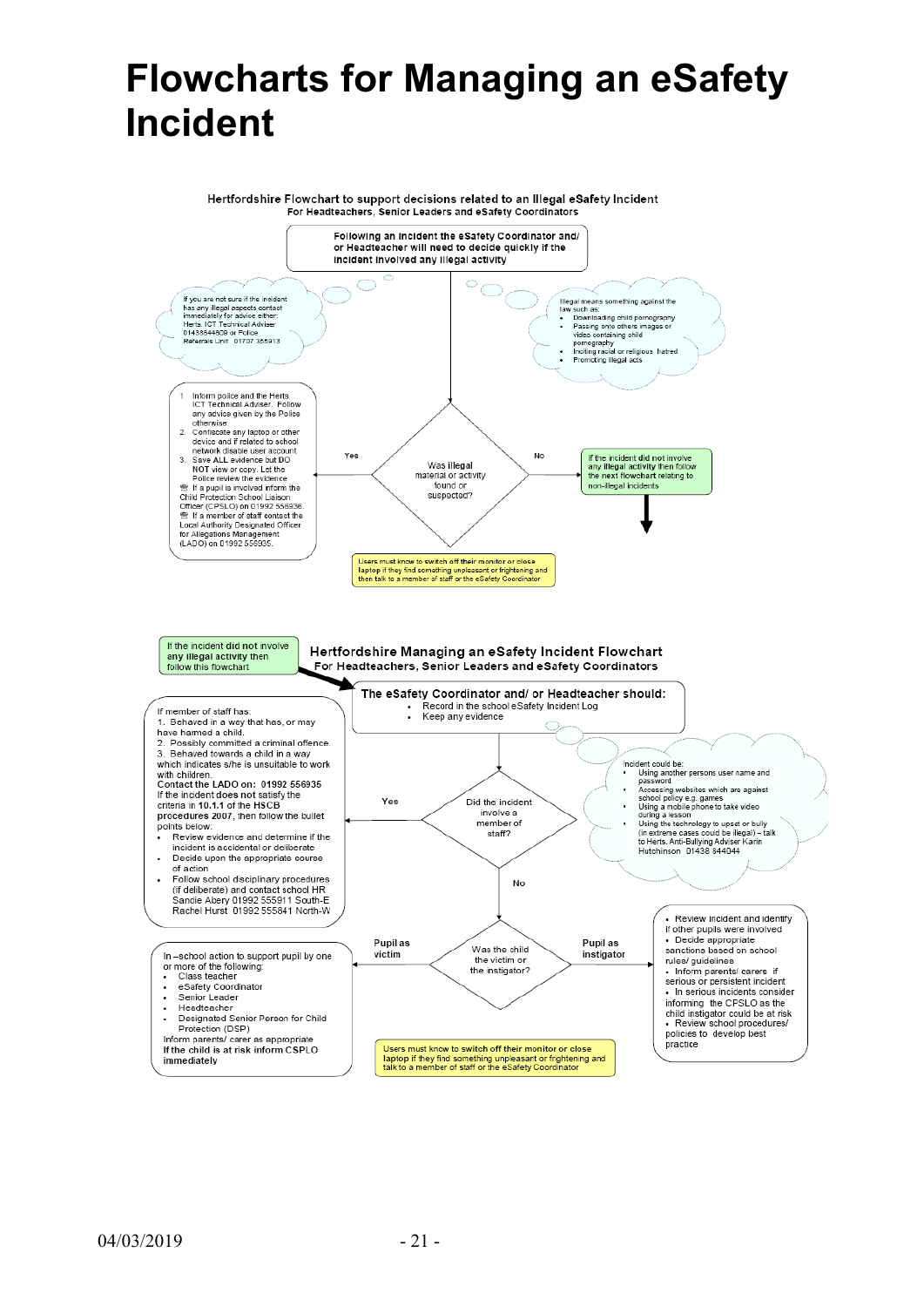

**Maple Primary School eSafety Incident Log**



Details of **ALL eSafety incidents** to be recorded by the eSafety Coordinator. This incident log will be monitored termly by the Headteacher, Member of SLT or Chair of Governors. Any incidents involving Cyberbullying should be recorded on the 'Integrated Bullying and racist Incident Record Form 2'

| Date<br>$\&$ | Name of pupil<br>or staff member | Male or<br>Female | Room and<br>computer/ | Details of incident<br>(including evidence) | Actions and<br>reasons |
|--------------|----------------------------------|-------------------|-----------------------|---------------------------------------------|------------------------|
| time         |                                  |                   | device<br>number      |                                             |                        |
|              |                                  |                   |                       |                                             |                        |
|              |                                  |                   |                       |                                             |                        |
|              |                                  |                   |                       |                                             |                        |
|              |                                  |                   |                       |                                             |                        |
|              |                                  |                   |                       |                                             |                        |
|              |                                  |                   |                       |                                             |                        |
|              |                                  |                   |                       |                                             |                        |
|              |                                  |                   |                       |                                             |                        |
|              |                                  |                   |                       |                                             |                        |
|              |                                  |                   |                       |                                             |                        |
|              |                                  |                   |                       |                                             |                        |
|              |                                  |                   |                       |                                             |                        |
|              |                                  |                   |                       |                                             |                        |
|              |                                  |                   |                       |                                             |                        |
|              |                                  |                   |                       |                                             |                        |
|              |                                  |                   |                       |                                             |                        |
|              |                                  |                   |                       |                                             |                        |
|              |                                  |                   |                       |                                             |                        |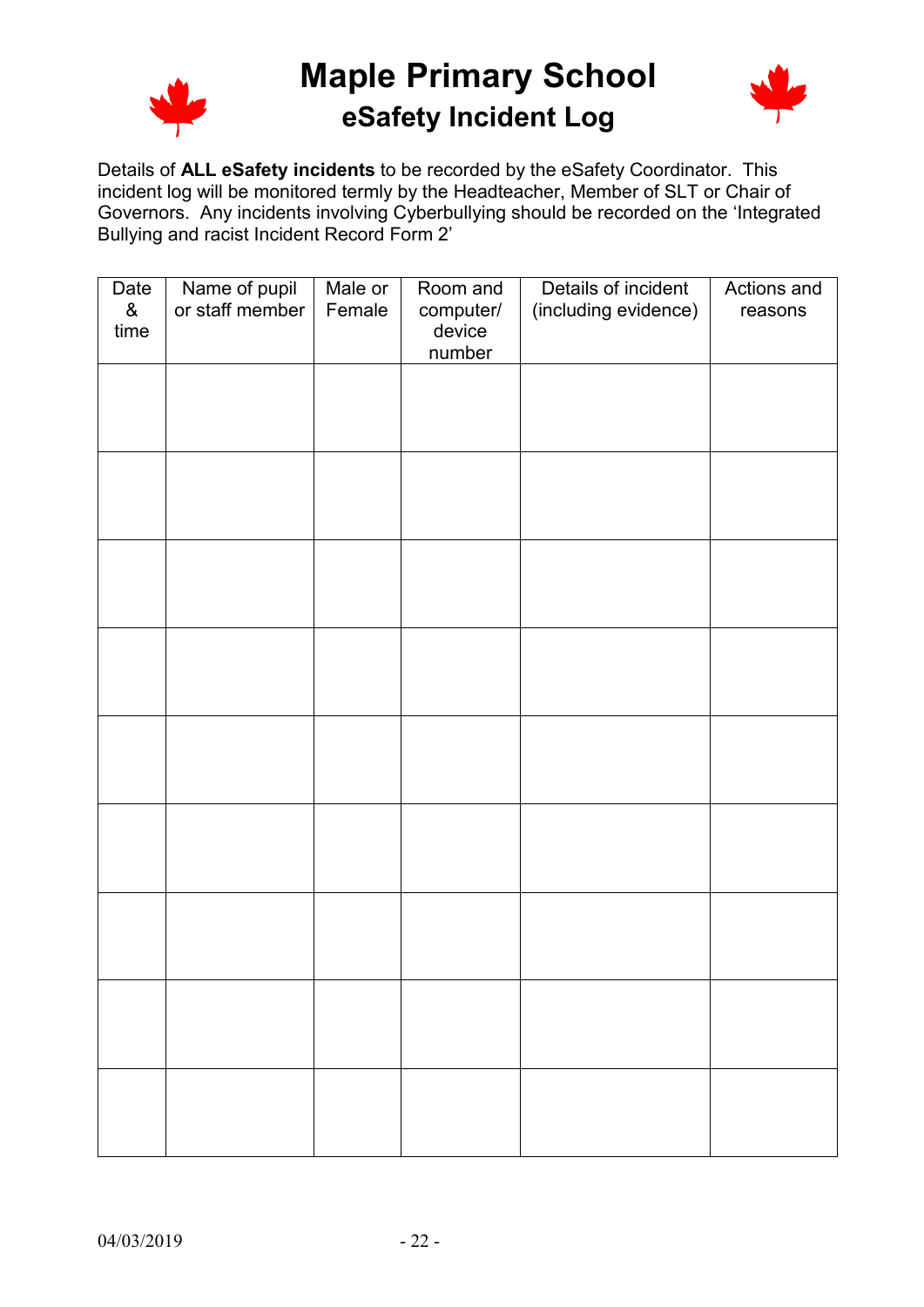# **Current Legislation**

### **Acts relating to monitoring of staff email**

#### **Data Protection Act 2018**

An Act to make provision for the regulation of the processing of information relating to individuals; to make provision in connection with the Information Commissioner's functions under certain regulations relating to information; to make provision for a direct marketing code of practice; and for connected purposes.

**The Telecommunications (Lawful Business Practice) (Interception of Communications) Regulations 2000**

#### **Regulation of Investigatory Powers Act 2016**

An Act to make provision about the interception of communications, equipment interference and the acquisition and retention of communications data, bulk personal datasets and other information; to make provision about the treatment of material held as a result of such interception, equipment interference or acquisition or retention; to establish the Investigatory Powers Commissioner and other Judicial Commissioners and make provision about them and other oversight arrangements; to make further provision about investigatory powers and national security; to amend sections 3 and 5 of the Intelligence Services Act 1994; and for connected purposes.

#### **Human Rights Act 1998**

An Act to give further effect to rights and freedoms guaranteed under the European Convention on Human Rights; to make provision with respect to holders of certain judicial offices who become judges of the European Court of Human Rights; and for connected purposes.

### **Other Acts relating to eSafety**

#### **Racial and Religious Hatred Act 2006**

It a criminal offence to threaten people because of their faith, or to stir up religious hatred by displaying, publishing or distributing written material which is threatening. Other laws already protect people from threats based on their race, nationality or ethnic background.

#### **Sexual Offences Act 2003**

The new grooming offence is committed if you are over 18 and have communicated with a child under 16 at least twice (including by phone or using the Internet) it is an offence to meet them or travel to meet them anywhere in the world with the intention of committing a sexual offence. Causing a child under 16 to watch a sexual act is illegal, including looking at images such as videos, photos or webcams, for your own gratification. It is also an offence for a person in a position of trust to engage in sexual activity with any person under 18, with whom they are in a position of trust. Schools should already have a copy of "*Children & Families: Safer from Sexual Crime*" document as part of their child protection packs.

For more information [www.teachernet.gov.uk](http://www.teachernet.gov.uk/)

#### **Communications Act 2003 (section 127)**

Sending by means of the Internet a message or other matter that is grossly offensive or of an indecent, obscene or menacing character; or sending a false message by means of or persistently making use of the Internet for the purpose of causing annoyance, inconvenience or needless anxiety is guilty of an offence liable, on conviction, to imprisonment. This wording is important because an offence is complete as soon as the message has been sent: there is no need to prove any intent or purpose.

#### **The Computer Misuse Act 1990 (sections 1 – 3)**

- Regardless of an individual's motivation, the Act makes it a criminal offence to gain:
	- access to computer files or software without permission (for example using another persons password to access files)
	- unauthorised access, as above, in order to commit a further criminal act (such as fraud)
	- impair the operation of a computer or program

UK citizens or residents may be extradited to another country if they are suspected of committing any of the above offences.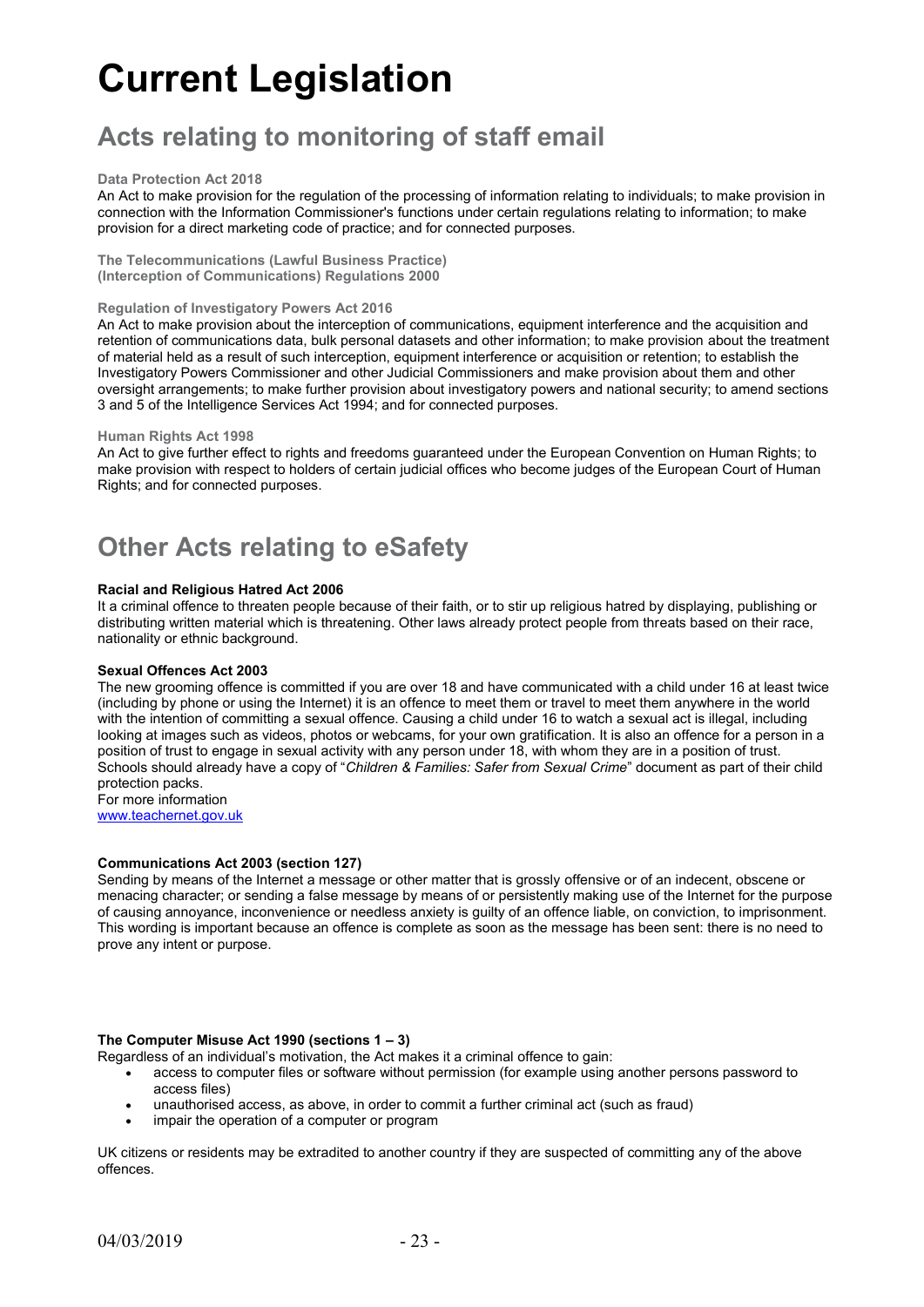#### **Malicious Communications Act 1988 (section 1)**

This legislation makes it a criminal offence to send an electronic message (e-mail) that conveys indecent, grossly offensive, threatening material or information that is false; or is of an indecent or grossly offensive nature if the purpose was to cause a recipient to suffer distress or anxiety.

#### **Copyright, Design and Patents Act 1988**

Copyright is the right to prevent others from copying or using work without permission. Works such as text, music, sound, film and programs all qualify for copyright protection. The author of the work is usually the copyright owner, but if it was created during the course of employment it belongs to the employer. Copyright infringement is to copy all or a substantial part of anyone's work without obtaining them author's permission. Usually a licence associated with the work will allow a user to copy or use it for limited purposes. It is advisable always to read the terms of a licence before you copy or use someone else's material. It is also illegal to adapt or use software without a licence or in ways prohibited by the terms of the software licence.

#### **Public Order Act 1986 (sections 17 – 29)**

This Act makes it a criminal offence to stir up racial hatred by displaying, publishing or distributing written material which is threatening. Like the Racial and Religious Hatred Act 2006 it also makes the possession of inflammatory material with a view of releasing it a criminal offence.

#### **Protection of Children Act 1978 (Section 1)**

It is an offence to take, permit to be taken, make, possess, show, distribute or advertise indecent images of children in the United Kingdom. A child for these purposes is a anyone under the age of 18. Viewing an indecent image of a child on your computer means that you have made a digital image. An image of a child also covers pseudo-photographs (digitally collated or otherwise). A person convicted of such an offence may face up to 10 years in prison.

#### **Obscene Publications Act 1959 and 1964**

Publishing an "obscene" article is a criminal offence. Publishing includes electronic transmission.

#### **Protection from Harassment Act 1997**

A person must not pursue a course of conduct, which amounts to harassment of another, and which he knows or ought to know amounts to harassment of the other.

A person whose course of conduct causes another to fear, on at least two occasions, that violence will be used against him is guilty of an offence if he knows or ought to know that his course of conduct will cause the other so to fear on each of those occasions.